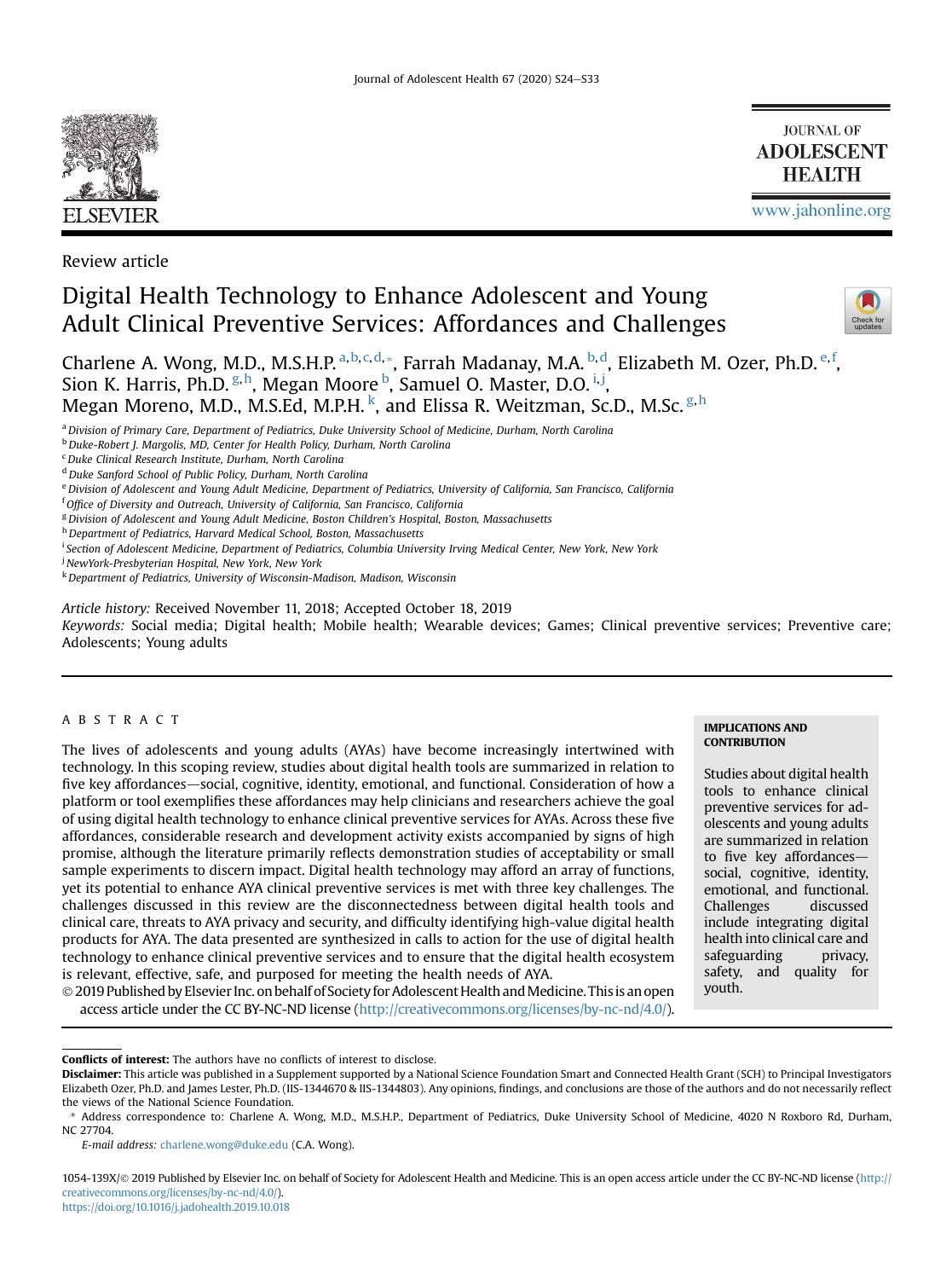The lives of adolescents and young adults (AYAs) have become increasingly intertwined with technology. National surveys show approximately 92% of teens go online daily and 95% of teens report having a smartphone or access to one [[1,](#page-7-0)[2\]](#page-7-1). Many seek and share health advice through Internet social sites and receive daily step counts from wristwatches  $[3-5]$  $[3-5]$  $[3-5]$ . As technology is increasingly available to manage AYA health and well-being, both AYAs and clinicians see the potential for using these platforms to extend health care delivery and advance patient engagement and education  $[6-10]$  $[6-10]$  $[6-10]$  $[6-10]$ .

Adolescence and young adulthood are periods that afford opportunities and challenges for maintaining health and preventing disease in the present and across the life course [\[11\]](#page-7-4). Health status and behaviors established during the AYA years (ages  $12-26$  years) are integral to later life patterns of health, family, and community engagement and productivity [[11](#page-7-4)]. Health care during this time helps young people navigate normal physiological changes. Clinical preventive services typically track benchmarks germane to physical maturation (e.g., pubertal changes, growth, nutrition) while simultaneously targeting socioemotional development, including reproductive health and other common concerns (e.g., mental health, substance use, safety, and violence) [[12,](#page-7-5)[13\]](#page-7-6).

Newly articulated pillars of AYA-centered health care are meant to help AYAs overcome a range of access barriers and to advance services that are comprehensive, patient centered, and focused on physical, mental, and psychosocial determinants of well-being [\[14](#page-7-7)]. Nevertheless, AYAs consistently have low preventive care access and utilization  $[15-19]$  $[15-19]$  $[15-19]$ . AYAs are expected to begin independently navigating the health care system during these formative years and, in so doing, assume greater responsibility for their health-promoting self-care and disease management [[20](#page-7-9)]. Greater autonomy may contribute to, although not fully explain, low utilization. As we grapple with the challenges and opportunities for strengthening the health care system to better engage and care for AYAs, digital health technologies offer unique potential for enhancing the reach of this system. However, AYA health care providers may be unfamiliar with the digital health ecosystem and how it might be leveraged to extend their reach while also acknowledging that challenges exist specific to AYA preventive service needs. In this scoping review, we characterize today's digital health technologies and their associated opportunities and challenges to enhance AYA clinical preventive services. We describe and evaluate this ecosystem guided by the following affordances framework.

# An affordances framework for digital health use for AYA preventive care

Digital health refers to the use of information and communication technologies to help address health problems and challenges [[21\]](#page-7-10). The technology domains of digital health discussed in this scoping review include social media, mobile health (mHealth), wearable and digital devices, and games for health. Social media enable interaction with virtual communities built through the creation and consumption of shared information, ideas, and networks. mHealth encompasses applications on mobile devices designed to promote health. Wearable devices provide real-time, personal health information-from sensors, trackers, or other inputs—to motivate behavior change. Games for health are serious video and computer games focused on health education or behavior change.

For this review, we use the affordances framework, which places emphasis on design attributes and capabilities of digital media as they may match envisioned uses. We recognize that there is a diversity of digital platforms and "brand name" technologies that may be familiar to AYAs and providers, which could comprise a platform-specific framework for describing the use of digital media for preventive care. However, this landscape changes rapidly, hampering professionals' abilities to keep up with apps, devices, and profiles. The platform-specific approach may also hinder researchers who design interventions for a specific platform and face challenges in its translation to other media.

The affordances framework draws on insights from the design field, centering on the concept that "design aspects of objects [...] suggest to the user how the object should be used" [[22](#page-7-11)]. For example, the design elements of a chair suggest to a person the object could be used for sitting. Hence, the affordances framework may assist clinicians and researchers in determining the best type of platform for an intervention or service from the perspective of matching AYA's needs to digital technologyenabled capabilities for meeting those needs.

We consider five affordances as they apply to digital health technologies: social [\[23\]](#page-7-12), cognitive [\[24\]](#page-7-13), identity [[25](#page-7-14)], emotional [[26](#page-7-15)], and functional [\[24\]](#page-7-13). These affordances were selected based on their prominence in the affordances literature and their relevance to the topics of digital health technology for AYAs  $[22 [22-$ [26](#page-7-11)]. We present the results of our scoping review of digital health technologies relevant to AYA health and clinical preventive services through the lens of these affordances, recognizing that any given technology or application may reflect myriad affordances.

# **Methods**

We undertook a scoping review on the use of technology to enhance AYA clinical preventive services. Scoping reviews, in contrast to systematic reviews, provide a mechanism for assembling and reviewing a broad body of multidimensional work in which methods and standards of evidence may vary. Within the rapidly changing field of digital technologies for AYA preventive care, a scoping review is a more appropriate and feasible approach to summarize data for practicing AYA providers, researchers, and advocates.

We examined the peer-reviewed literature on PubMed from May 2017 to March 2018 as a first-tier search strategy. We then reviewed relevant articles (peer-reviewed or not) from the bibliographies of the first-tier review articles. Keywords were searched using a three-tiered search strategy ([Table 1\)](#page-2-0). First-tier keywords included terms that defined the digital health technology domains, the population, and the preventive health care domains. Second-tier included keywords were search terms for the five affordances, followed by third-tier search terms for the three challenges of using digital health technology.

We synthesized the main findings and themes from the identified sources by team-based consensual research processes. Specific examples of digital health interventions or research studies are presented for illustrative purposes when discussing the affordances and challenges.

### Results

The scoping review results are summarized across five affordances-social, cognitive, identity, emotional, and functional ([Table 2\)](#page-2-1).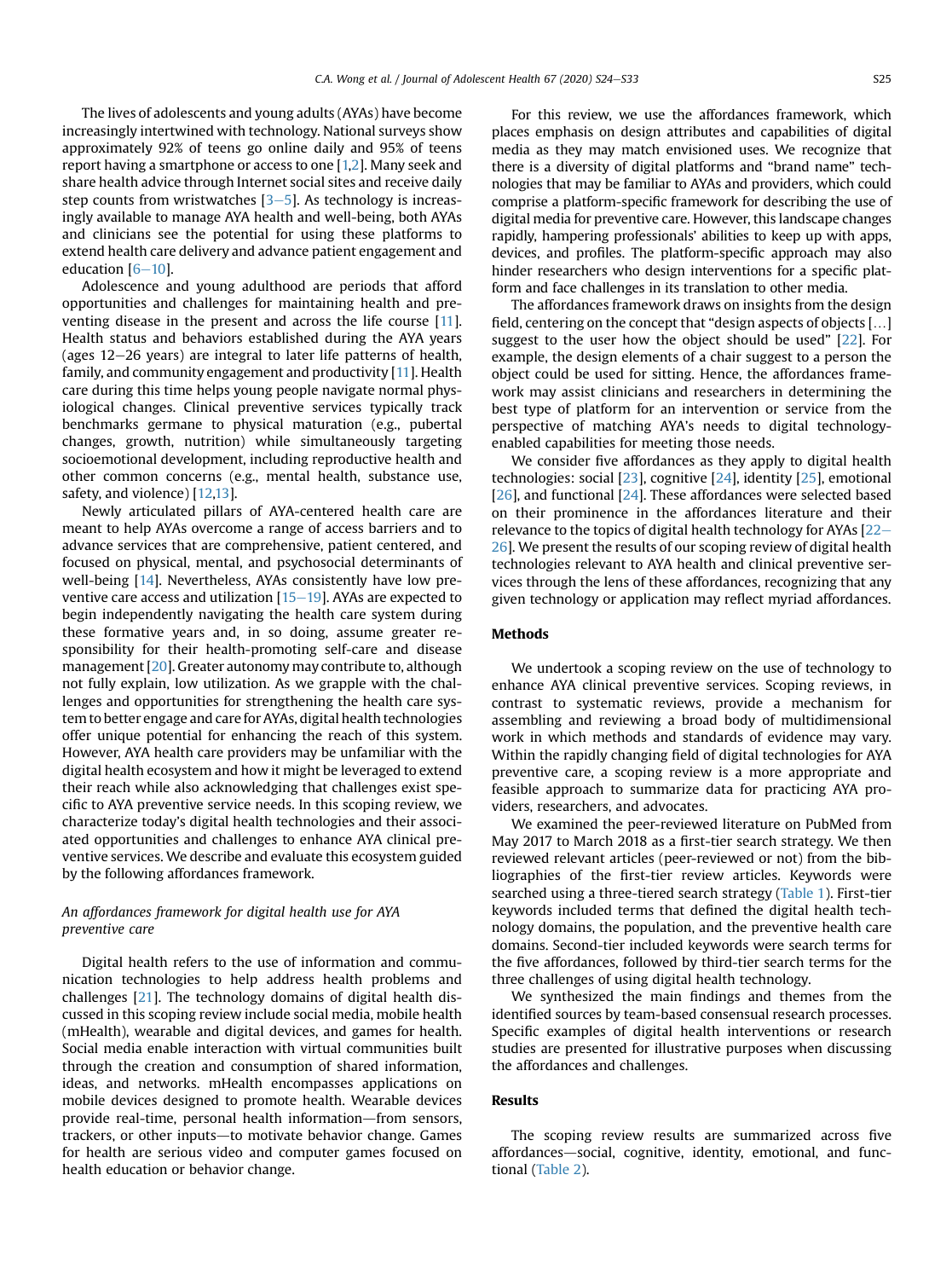#### <span id="page-2-0"></span>Table 1

Search term strategy for scoping review of digital health technologies to enhance adolescent and young adult clinical preventive services

| Technology domains        | Social media; mobile health, also mHealth, health and wellness apps; wearable/digital devices, also self-<br>tracking device; games for health, also gamification; digital health and eHealth, as broader terms<br>because the taxonomy of the health-related technology ecosystem is not standardized $[27]$ |
|---------------------------|---------------------------------------------------------------------------------------------------------------------------------------------------------------------------------------------------------------------------------------------------------------------------------------------------------------|
| Population descriptors    | Adolescents, teenagers, young adults, youth, young people                                                                                                                                                                                                                                                     |
| Preventive health domains | Physical activity, nutrition, and growth; reproductive and sexual health; mental health and substance<br>use; violence and safety                                                                                                                                                                             |
| Affordances               |                                                                                                                                                                                                                                                                                                               |
| Social                    | Social support, relationships, networks, communities, peer support                                                                                                                                                                                                                                            |
| Cognitive                 | Knowledge, information seeking, cognitive development, education, health information, information<br>sharing, skills, self-efficacy                                                                                                                                                                           |
| Identity                  | Identity development, identity portrayal, self-perception, identification with illness, self-tracking, self-<br>monitoring, personalization                                                                                                                                                                   |
| Emotional                 | Emotional response/connection, inspiration, affective response, affective socialization, cyberbullying,<br>emotional support                                                                                                                                                                                  |
| Functional                | Dissemination, scalability, permanence, searchable, accessibility, feasibility                                                                                                                                                                                                                                |
| Challenges                |                                                                                                                                                                                                                                                                                                               |
| Connectedness to care     | Clinician use, leverage technology, functionality, and interoperability                                                                                                                                                                                                                                       |
| Privacy and security      | Privacy, security, personally identifying data, protected health information, patient safety, identity,<br>password sharing, anonymity                                                                                                                                                                        |
| High-value products       | Reliability, accuracy, misinformation, high value, interpretability, validation, regulation                                                                                                                                                                                                                   |

# Social affordance

The social affordance refers to how engagement with digital technology can enhance social interaction in peer networks and broader communities. Youth may be motivated to adopt digital health technology that includes a social component because it enables a sense of belonging and social support [[23](#page-7-12)[,39\]](#page-7-16), which, in turn, may reduce stress or physical illness and improve psychological and physical well-being [[40,](#page-7-17)[41\]](#page-7-18). Such technology can also provide opportunities for online conversations and knowledge sharing, which may protect against health risk behaviors [\[42](#page-7-19)[,43\]](#page-8-0), promote positive health behaviors [[42](#page-7-19)], and increase AYAs' health-related self-efficacy [\[44\]](#page-8-1).

Social media platforms exemplify digital tools designed around humans' values and preferences for social connection and support. When using social media platforms engineered around social affordances, AYAs report high satisfaction and engagement with interventions that target various clinical preventive service domains, such as physical activity, weight loss, smoking cessation, and reproductive and mental health [[28](#page-7-20)[,29](#page-7-21)[,45,](#page-8-2)[46](#page-8-3)]. Metrics of social engagement used in such studies include sharing peer support messages, goal achievements, and updates on progress and setback via text, picture, and video posts.

Social groups and support for health are also available with mHealth. Users can be linked via live social groups and buddies to share activities and goals. Adolescents using an mHealth intervention with a motivational texting component for Type I diabetes reported improved self-efficacy and adherence [[47\]](#page-8-4). Apps created to curb overeating in overweight adolescents paired users with a buddy and online support community for coping and positive feedback, although evidence of impact is very limited [\[48\]](#page-8-5).

Social support-infused digital health interventions pairing multiple technology domains or coupling with traditional

### <span id="page-2-1"></span>Table 2

Illustrative examples of how digital health technology affordances may align with goals for AYA clinical preventive services

|                            | aan e enampies of hom alguar health technology ahoraanees may algu mith goals for minear preventive services                                                                                                   |                                                                                                                                                                                                                                                                                                                        |  |  |  |
|----------------------------|----------------------------------------------------------------------------------------------------------------------------------------------------------------------------------------------------------------|------------------------------------------------------------------------------------------------------------------------------------------------------------------------------------------------------------------------------------------------------------------------------------------------------------------------|--|--|--|
| Digital health affordances | Affordance description                                                                                                                                                                                         | Illustrative examples (study design, sample size, primary<br>outcome)                                                                                                                                                                                                                                                  |  |  |  |
| Social                     | Enhances interpersonal interaction in relationships, networks,<br>and communities; enables sense of belonging and support                                                                                      | • Facebook plus text messaging weight loss trial in college<br>students [28] (randomized trial, $n = 52$ , weight loss)<br>• Social media intervention for AYA smoking cessation [29]<br>(quasi-experiment, $n = 238$ , smoking cessation)                                                                             |  |  |  |
| Cognitive                  | Facilitates acquisition and sharing of general and personal<br>health information in the domains of knowledge, skills<br>building, and self-efficacy                                                           | • Interactive game to reduce risky sexual behavior in young men<br>who have sex with men [30] (randomized trial, $n = 921$ , risky<br>sexual behavior)<br>• AYAs log and review caloric intake on Twitter in healthy<br>lifestyles intervention [31] (observational pilot, $n = 12$ , steps,<br>healthy eating)        |  |  |  |
| Identity                   | Impacts how users create digital health identities and how they<br>identify with their own health or how others perceive their<br>overall health and well-being                                                | • Half of AYAs say they feel like they always have to show the<br>best version of themselves online [5] (online survey, $n = 1,337$ ,<br>multiple use and mental health outcomes)                                                                                                                                      |  |  |  |
| Emotional                  | Generation of positive or negative emotional responses from<br>digital health platform, directly or indirectly influencing<br>health and well-being                                                            | • Praise and feedback on weight management from avatars [32]<br>(qualitative study, $n = 77$ , interest and preferences)<br>• Easier for LBGT youth to discuss or reveal difficult topics online<br>related to sexual health ( <i>mixed methods study</i> , $n = 32$ , <i>multiple</i><br>use and preference outcomes) |  |  |  |
| Functional                 | Allows for the scalability, dissemination, and adoption of health<br>messages and interventions through leveraging the technical<br>capability of electronic communication to efficiently reach<br>populations | • Digital technology may be able to reach minority and<br>vulnerable adolescent populations [29,33-38], [167] (survey,<br>$n = 94$ , technology use)                                                                                                                                                                   |  |  |  |

 $AYA =$  adolescents and young adults; LBGT = lesbian, bisexual, gay, transgender.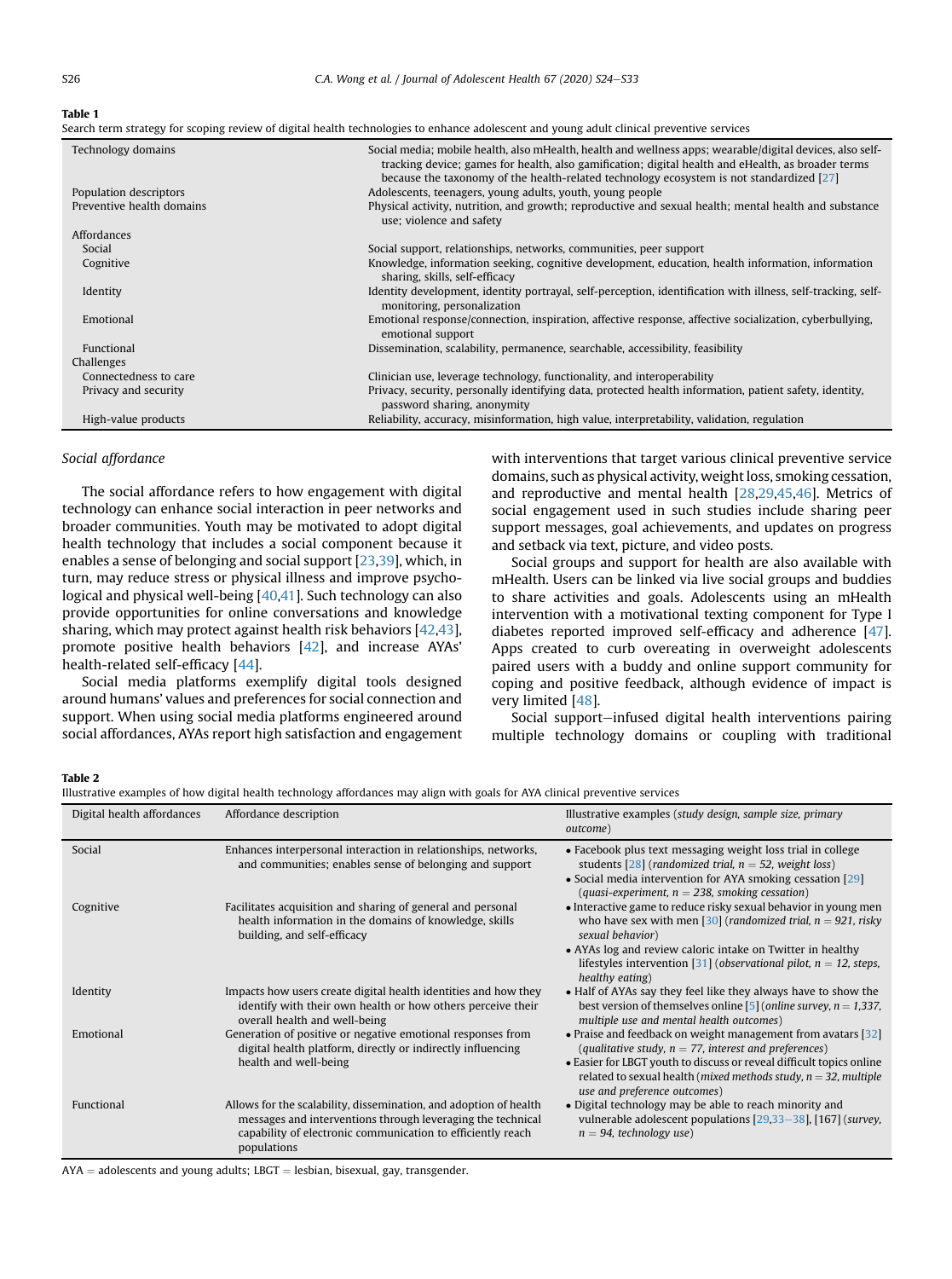interventions (e.g., telephone quitlines or in-person support) have also demonstrated efficacy for some AYA clinical preventive services. In an AYA weight-loss trial, participants assigned to a Facebook Plus group, which included daily, personalized text messages and a nonstudy buddy for in-person support, lost significantly more weight than participants in a Facebook-only group [[28](#page-7-20)]. Similarly, in a smoking cessation study among AYA, participants who engaged in a social media intervention integrated with traditional quitline cessation services reported higher 7-day and 30-day quit rates compared with participants accessing the quitline alone [\[29\]](#page-7-21).

Digital health interventions intentionally designed for group activities and group achievement have also demonstrated success. Games for health, for example, can be designed for groups to enable social support. However, results are mixed on whether group-based games more effectively promote behavior change than individual games [[49](#page-8-6)[,50](#page-8-7)].

In sum, social features of digital health tools show promise for advancing AYA engagement, health behavior adoption, and change. These successes extend to activities and concerns central to optimizing delivery and support of clinical preventive services. Formal integration of these approaches into care and evaluation are important frontier areas.

#### Cognitive affordance

Many digital tools enable health-related behavior change through the cognitive affordance, which encompasses domains, such as knowledge acquisition, skill building, and self-efficacy [[24](#page-7-13),[51,](#page-8-8)[52\]](#page-8-9). Health information seeking and sharing is common for AYAs on digital health platforms. Social media and mHealth have been widely used by AYAs for anonymously seeking and sharing knowledge on stigmatized and sensitive topics, such as sexual health  $[46,53-57]$  $[46,53-57]$  $[46,53-57]$  $[46,53-57]$ , mental health  $[5,46,58-62]$  $[5,46,58-62]$  $[5,46,58-62]$  $[5,46,58-62]$  $[5,46,58-62]$ , substance abuse [[63](#page-8-12)[,64\]](#page-8-13), and violence and safety [\[63\]](#page-8-12). Serious games have also demonstrated short-term increases in knowledge on sensitive topics, although their long-term effects are less clear  $[65 [65-$ [70](#page-8-14)]. Although digital health technology facilitates information seeking, challenges exist for finding accurate and reliable content (See "Identification of High-Value Digital Health Products for AYAs").

Wearables and mHealth platforms enhance self-knowledge and skill development by allowing AYAs to track and improve behaviors, such as physical activity  $[71–73]$  $[71–73]$  $[71–73]$  $[71–73]$  and nutrition intake [[31\]](#page-7-24). In a study among overweight young adults who used an mHealth app, Twitter, and fitness trackers, intervention participants liked being able to review their daily dietary logs in the app and to use social messaging via Twitter; the pilot study demonstrated increased fruit/vegetable and decreased sugary beverage intake [[31](#page-7-24)]. In another example, an interactive digital role-play intervention for adolescents combining motivational interviewing with skills training to reduce alcohol misuse and violence resulted in reduced negative alcohol consequences at 6 months [\[63\]](#page-8-12).

Digital health technology has also been linked with increased AYA self-efficacy. For example, college-aged youth have found games for health to be more engaging than traditional didactic lessons because they feel the locus of control lies with them [[68](#page-8-16)[,74\]](#page-8-17). In a randomized evaluation of a digital game with interactive narratives and virtual avatars about risky sexual behavior for young men who have sex with men, initial results were promising for increased self-efficacy and prediction of reduced future risky sexual behavior [[30](#page-7-23)].

Cognitive affordances across the landscape of digital health tools may play a vital role in advancing AYA's understanding of and commitment to health behaviors that are germane to effective delivery of clinical preventive services. Targeted demonstrations across the AYA age spectrum are needed to ascertain whether and for whom these approaches are helpful.

# Identity affordance

Digital health technology can impact AYA identity development, providing a means for AYAs to create identities—accurate and inaccurate-that reflect their values and views about their own health and well-being. These depictions can influence how others perceive, respond, and reinforce health and well-beingrelated features of a young person's identity. Conversely, aspects of others' identities that are shared via digital technology can influence AYAs' sense of identity as it relates to health, in a dynamic cycle of influence.

The online profiles AYAs create and follow may influence how they think about their health, especially in relation to peers, celebrities, or gendered body image ideals (e.g., thin or athletic females and muscular males) [\[75\]](#page-8-18). AYAs report creating multiple online identities through multiple accounts, even on a single platform, to represent different aspects of their identity [[76\]](#page-8-19). In one study of more than 1,200 AYAs, aged  $14-22$  years, approximately half reported that they felt like they always had to show the best version of themselves online and that they felt like other people were doing better than themselves [[5\]](#page-7-25). On social media, users tend to avoid presenting themselves as "patients" to their friends and often use separate, secret accounts for expressing health concerns or other sensitive matters [[77](#page-8-20)]. Although some AYAs report feeling motivated by the health content on others' accounts (e.g., videos of people's workouts [\[78\]](#page-8-21)), research suggests that sharing and viewing "fitspiration" (fitness plus inspiration) and "thinspiration" accounts may adversely affect AYAs' body image and self-esteem  $[79-81]$  $[79-81]$  $[79-81]$  $[79-81]$ . One study found time spent on social media, such as Facebook, was significantly related to body surveillance and body image concerns, especially among girls [\[82\]](#page-8-23).

Games for health also allow AYAs to create identities, such as avatars and virtual selves, for more personalized health-related gaming experiences  $[83-85]$  $[83-85]$  $[83-85]$  $[83-85]$ . For example, an online virtual world targeting AYA customers facilitated experimentation with self-representation, establishment of relationships and socialization with peers, and other developmental processes toward adulthood [[86](#page-8-25)]. Another body perception intervention that included avatars representing AYAs' perceived, actual, and goal body images was well-liked by AYAs, who appreciated viewing the avatars to track their body changes, weight progress, and goals [\[32\]](#page-7-26).

A better understanding is needed regarding how the identity affordance of digital health technologies may influence AYA identity development, related to health and clinical preventive services in positive or negative ways.

### Emotional affordance

Intertwined with the social affordance, the emotional affordance describes the properties of a digital health platform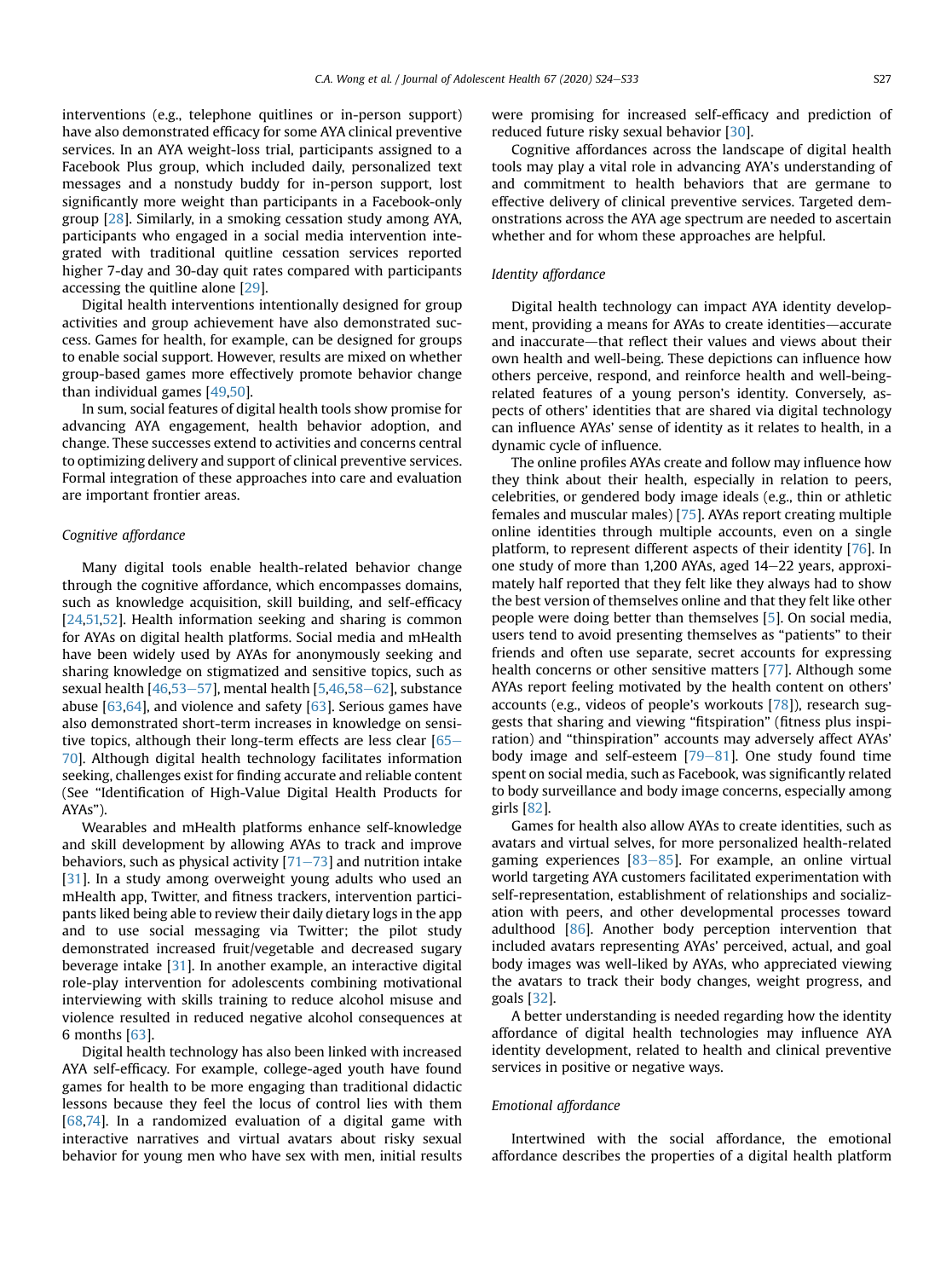#### <span id="page-4-0"></span>Table 3

Challenges to leveraging digital health technology for adolescent and young adult (AYA) clinical preventive services

| Challenge                                                         | Key points                                                                                                                                                                                                       |
|-------------------------------------------------------------------|------------------------------------------------------------------------------------------------------------------------------------------------------------------------------------------------------------------|
| Ensuring connectedness of digital health to clinical care for AYA | • Tiers of complexity for connecting digital health technology to clinical care exist, from<br>using digital platforms while in the clinic to bidirectional digital communication<br>between AYAs and clinicians |
|                                                                   | • Digesting large volumes of digital health data from AYAs is a new frontier for data<br>scientists and clinicians                                                                                               |
|                                                                   | • Setting expectations among AYAs for timeliness of digital response on technology<br>platforms is important                                                                                                     |
| Advancing AYA privacy and security on digital health              | • AYAs may be particularly vulnerable to privacy and security breaches on digital health<br>platforms because of their access via mobile devices                                                                 |
|                                                                   | • Digital privacy settings and policies are lacking or difficult to navigate for AYAs<br>• AYAs may be unaware of third-party sharing of digital health data                                                     |
| Identifying high-quality digital health products for AYA          | • AYAs are prone to trust inaccurate information or inadequately assess creditability of<br>digital health sources                                                                                               |
|                                                                   | • Content of digital health platforms can normalize or reinforce self-harming or high-<br>risk behaviors in AYAs (e.g., disordered eating and substance use)                                                     |
|                                                                   | • Digital health platform algorithms are opaque and typically not tailored to AYA health<br>needs (e.g., goals on physical activity trackers)                                                                    |

that can generate positive or negative emotional responses in AYAs [\[26\]](#page-7-15), directly or incidentally influencing AYA health and well-being. Through their capacity to convey emotionally rich content (stories or images) or enable feedback and support, emotional affordances may contribute to the salience and attraction of digital health platforms for AYAs and the persuasive potential of interventions and messages.

Some digital health platforms may directly address mood and emotional health [[87](#page-8-26)]. Applications that support meditation or emotional short-form journaling are examples [\[88](#page-8-27)[,89\]](#page-8-28). Avatar counselors have also been leveraged to provide virtual counseling to young people with chronic disease, including substance use [\[90](#page-8-29)[,91](#page-8-30)]. Online chatting and support during times of distress have been associated with increased self-esteem [\[39\]](#page-7-16), although evidence is mixed on whether online support decreases stress and increases well-being and life satisfaction [\[40](#page-7-17)[,92\]](#page-8-31). In contrast, cyberbullying has an array of negative affective outcomes, including lower selfesteem, depression, and suicidal ideation  $[93-95]$  $[93-95]$  $[93-95]$  $[93-95]$  $[93-95]$ .

Digital health technology interventions that provide emotional feedback and support may, in turn, change behavior. For example, overweight teens expressed interest in receiving weight management assistance from avatars that act as coaches or as buddies for empathic support and guidance [[96\]](#page-8-33). In another study highlighting how the emotional effect of an intervention can be a key mediator, researchers found adolescents who received varied feedback from a virtual pet based on photos reflecting the content of their breakfast (i.e., how healthy their breakfast was) were twice aslikely to eat breakfast than participants who received only positive feedback or those without a pet [[97\]](#page-8-34).

Digital health technologies can also serve as an outlet to explore emotionally loaded or stigmatized topics related to AYA clinical preventive services. Reproductive health services can trigger emotional reactions that may not be adequately addressed during busy preventive visits. In a mixed methods study of 16- to 24-year-old lesbian, gay, bisexual, transgender youth, participants perceived online platforms as a place to anonymously say or reveal difficult thoughts and to efficiently identify offline lesbian, gay, bisexual, transgender events and services relevant to sexual health [\[98\]](#page-8-35). Gun violence is another preventive health topic for which digital technology facilitated a social movement and fervent national discussion on gun violence prevention among AYAs following school shootings [[33](#page-7-27)].

Digital health platforms can induce and support emotional responses from AYAs and serve as venues to share feelings with others. As AYAs gain emotional maturity while interacting with technology, the direct and indirect emotional affordance of digital health technology should be acknowledged, and opportunities considered to leverage this affordance to advance the reach and acceptability of clinical preventive services.

## Functional affordance

Digital health technology allows for the scalability, dissemination, and adoption of health messages and interventions among AYAs through the technical capability of electronically reaching populations efficiently. In short, the functional affordance enables scale for all other affordances. The high level of acceptance and use of digital technology by AYAs, particularly on their mobile devices, facilitates the broad reach of digital platforms for preventive health at relatively low cost  $[5,34-37,99 [5,34-37,99 [5,34-37,99 [5,34-37,99 [5,34-37,99 [5,34-37,99 [5,34-37,99-$ [102](#page-8-36)]. Clinicians, for example, can reach large groups of AYAs by fielding anonymous health-related questions on digital platforms [[46](#page-8-3)[,103](#page-8-37)]. A clinician-run platform, Go Ask Alice!, has been recognized as a reputable and accurate Web site for AYA health and receives hundreds of questions and millions of site visits monthly [\[103\]](#page-8-37).

Digital health technology also appears promising for reaching diverse AYA populations. Several studies have shown minority, and vulnerable adolescent populations frequently seek online health information  $[36,38]$  $[36,38]$  $[36,38]$ . For example, in a study of youth aged 14–22 years, African American youth were more likely to say they connected with a health care provider online or shared their own health stories online than white or Latino youth [\[5](#page-7-25)]. Automated digital language translators have enabled youth more comfortable in non-English communication to access content on mHealth apps and social media platforms [\[99\]](#page-8-36). A study of 531 urban middle-school students found students used digital technology for diverse purposes regardless of their first language [\[37\]](#page-7-31).

Although digital health shows promise for reaching wide AYA populations, maintaining youth engagement has been challenging. The use of mHealth apps and wearable devices generally decreases over time [[4,](#page-7-32)[73,](#page-8-38)[101,](#page-8-39)[102,](#page-8-40)[104\]](#page-8-41). One study of youth aged  $11-12$  years found only 8% of participants were still using their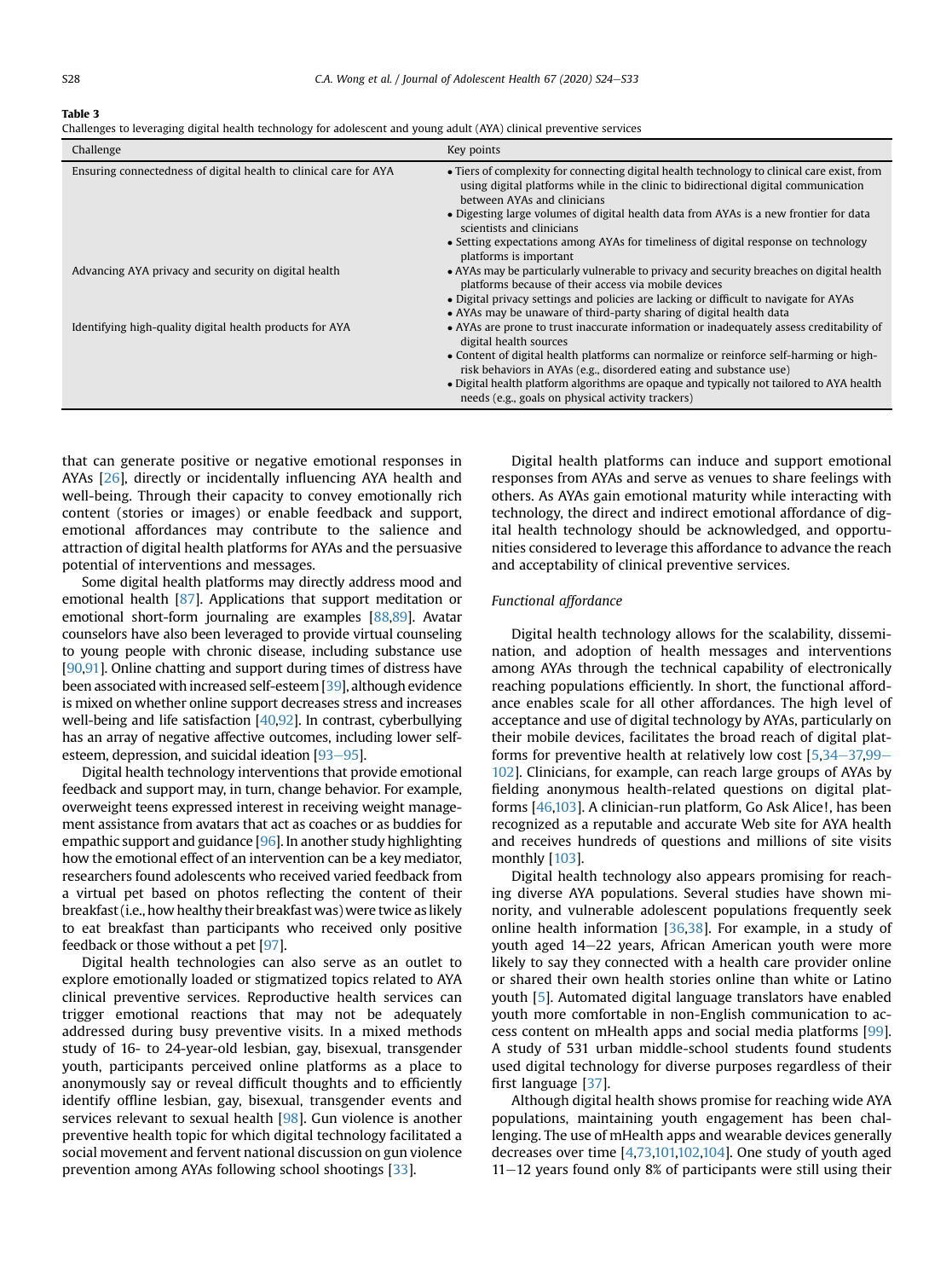wearable devices after 5 months [\[4\]](#page-7-32). Additional studies have reported difficulty maintaining adolescents' interest in games for health long term [[105](#page-8-42)[,106](#page-9-0)]. Strategies to increase long-term engagement may include pairing technology with other interventions, leveraging existing social connections, introducing new features, and creating story narratives [[105](#page-8-42)[,106](#page-9-0)].

The promise of digital health technologies for AYA clinical preventive services rests in part on the functional affordance. Technical capabilities offer the potential for scale within and outside of clinical settings.

# Challenges

Digital health technology may afford an array of functions, yet its potential to enhance AYA clinical preventive services is met with three key challenges: disconnectedness between digital health tools and clinical care, threats to privacy and security, and difficulty identifying high-value digital health products [\(Table 3\)](#page-4-0).

Ensuring connectedness of digital health to clinical care for AYA. Connecting patient digital health data with clinical care is required if preventive services are to be enhanced using digital health tools. Connecting digital data with clinical care in many cases could augment the affordances of digital health technology by allowing health care systems to leverage these affordances [[107,](#page-9-1)[108\]](#page-9-2). Although other reviews have covered the technical (e.g., interoperability) and regulatory (e.g., approaches to patient data storage) challenges of connecting digital health to clinical care  $[109-114]$  $[109-114]$  $[109-114]$  $[109-114]$ , we focus on tiers of complexity for connecting digital health technology to clinical care for AYAs.

The simplest tier of digital health connectedness to clinical care is AYA's use of digital health tools while in the clinic. For example, mHealth screening tools completed in the waiting room have effectively identified important risk factors for adolescent preventive services before the clinician encounter [[114](#page-9-4)]. Intervention games used in the clinic have been shown to be as effective as didactic lessons [[115\]](#page-9-5). Challenges to leveraging technologies in this capacity include a lack of AYA confidentiality if parents are able to see their digital responses. Other barriers include prohibitive costs for some digital health platforms and often a disconnect of these patient-generated data in the clinic and the visit's clinical record [[116\]](#page-9-6).

The second tier of digital–clinical connectedness is AYAs sharing digital health data generated remotely with their clinician. Some health systems have facilitated digital data transmission through an app that integrates data from fitness trackers, pulse oximeters, blood pressure cuffs, and health diary apps into the electronic health record (EHR) [[117](#page-9-7)]. More sensitive data, such as mood diaries, can also be electronically transmitted to the clinic for provider review [\[118](#page-9-8)]. When AYAs send digital health data to clinicians, challenges include how to synthesize and translate the sometimes large data files (e.g., daily physical activity tracking data) into a format useful to inform clinical care [[119](#page-9-9)] and to better understand how AYAs would like clinicians to use their data.

The top tier of digital health connection is bidirectional digital communication between AYAs and clinicians. AYA acceptance of such communication strategies has been demonstrated through platforms addressing reproductive health and other AYA-specific issues [[69](#page-8-43)]. Digital technology can be an alternative to or enhance communication via patient portals in the EHR. Adolescents can face unique challenges with privacy and access to EHR patient

portals, depending on privacy and confidentiality rules or technical configurations for minors [[120,](#page-9-10)[121\]](#page-9-11). However, clinicians will need to be clear with AYAs about response time expectations before bidirectional communication is offered. Setting expectations or developing platforms that do not allow real-time posting by AYAs (i.e., posts are displayed on a time delay) may be particularly important for AYAs who are accustomed to rapid and immediate responses on digital platforms, such as Snapchat and text messaging [[122\]](#page-9-12).

Connecting digital health technologies to clinical care is crucial for increasing the impact of these technologies on AYA clinical preventive services. A tiered approach to clinical care connection needs to be explored across various digital health platforms and in diverse settings. Policies that encourage interoperable and connected digital health systems can accelerate progress.

Advancing AYA privacy and security on digital health. As AYAs make social connections, develop their identities, and share or store personal health information on digital health platforms, protecting their privacy and security is crucial but challenging  $[123-125]$  $[123-125]$  $[123-125]$  $[123-125]$ . Millions of digital health users have experienced unpermissioned/inappropriate access to their health data [[11,](#page-7-4)[76,](#page-8-19)[126,](#page-9-14)[127\]](#page-9-15). AYAs are particularly vulnerable as they connect most often to these platforms on mobile devices [\[128\]](#page-9-16). Wireless signals and sensors rely on broadcasting, which is vulnerable to eavesdropping, extraction, and tampering, including inserting new messages and replaying old ones [[128](#page-9-16)].

Digital privacy settings and policies can be difficult for AYAs to navigate. Many digital health platforms lack publicly available privacy statements; for example, only 19% of mHealth apps for diabetes examined in 2014 had a privacy statement [\[129\]](#page-9-17). Even when a privacy policy is present, AYAs report difficulty interpreting them [[130](#page-9-18)]. A review of privacy policies from the 99 highest-ranked apps geared toward youth identified an average reading grade level over 12, which far exceeds the average adult eighth-grade reading level among U.S. adults [[131\]](#page-9-19).

A lack of awareness or indifference about privacy settings among AYAs is another challenge. Adolescents often do not change their privacy settings from the default [[132](#page-9-20)]. Even if adolescents use privacy settings, they tend to doubt their effectiveness and believe "urban myths" about privacy, such as schools' ability to hack into data regardless of privacy settings [[133](#page-9-21)]. Data also indicate that adolescents tend to consider privacy for social reasons (e.g., maintaining an image) instead of for security reasons [\[133\]](#page-9-21). In a study of 1,040 adults, 56% of young adults, aged 18–29 years, reported sharing an online password with others  $[134]$  $[134]$ . In another evaluation of authentication options (e.g., personal identification number, graphical password, and touch identification) for mHealth applications, young adults, aged 18-30 years, had different preferences (e.g., preferred fingerprint) than older adults [\[135\]](#page-9-23).

AYAs may also not understand that health data can be sold to third parties, including advertisers, private companies, or other commercial entities such as health insurers. Digital health platforms can be linked (e.g., Facebook links to MyFitnessPal), but security agreements between the linked platforms are often lacking, which can inadvertently leave health data publicly accessible [[136\]](#page-9-24). One study of mHealth applications found 50% of paid apps and 60% of free apps sent data to third-party analysts, and one third of these third-party companies were not covered in the apps' privacy policies [[128](#page-9-16)].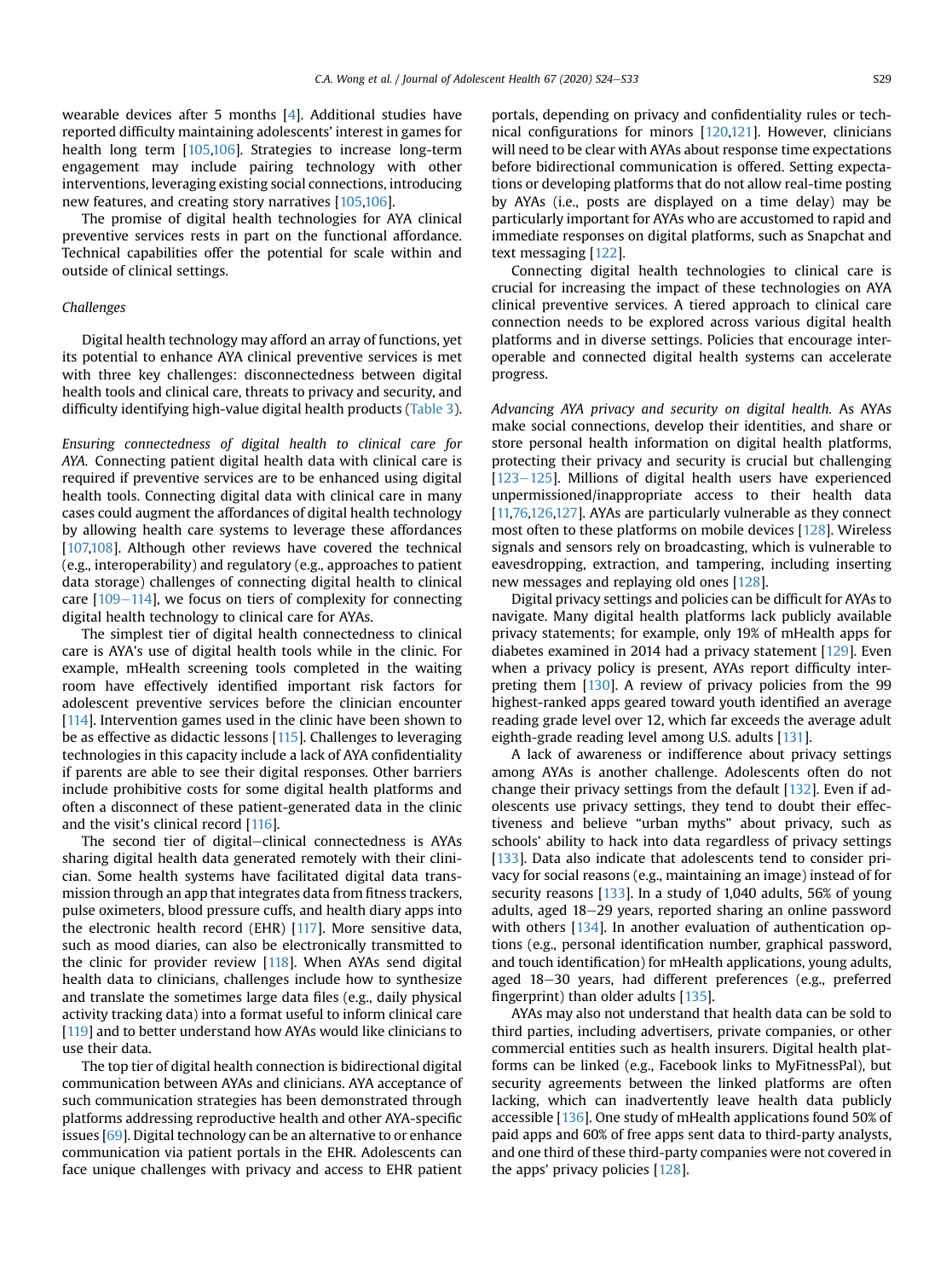The development and application of effective and transparent privacy protections that can govern health-related interactions for AYAs remain challenging, as it is with other populations. Still, developing protections attuned to AYAs' concerns and perspectives is vital to advance the safe use of digital health technologies [[137](#page-9-25)].

Identifying high-quality digital health products for AYAs. As AYAs are increasingly empowered to seek and share health information on digital health platforms, they will create and encounter information with varying degrees of accuracy and reliability [[138](#page-9-26)]. Studies have demonstrated that AYAs place high levels of trust in health information found online and are less likely to assess the credibility of digital health sources than older adults [[139](#page-9-27)[,140](#page-9-28)]. Some research has shown AYAs with low health literacy tend to evaluate sites based on search position, celebrity endorsement, and picture quality [[141](#page-9-29)]. Furthermore, misleading and misinformed health posts on social media tend to attain higher levels of popularity (e.g., more likes and shares) than posts disseminating accurate information on the same topic  $[142 [142 [142-$ [144\]](#page-9-30). Fortunately, some studies suggest skepticism among AYAs about digital health information; one study found fewer than 25% of AYAs aged >12 years believed that social media provided them with helpful health information [[145\]](#page-9-31).

AYAs may also encounter information on digital health technology that is not health promoting. Some platforms may contain content that can normalize and reinforce self-harming and highrisk behaviors [[146](#page-9-32)[,147\]](#page-9-33). Adolescents who viewed Facebook profiles portraying alcohol use among high school students reported greater normative perceptions of high school drinking and greater interest in initiating alcohol use [\[148\]](#page-9-34). Other platforms designed to help patients seek information on symptoms or conditions may encourage care seeking or create undue stress when medical attention is unnecessary. In a study of 23 symptom checkers (e.g., WebMD and Mayo Clinic), platforms regularly yielded incorrect diagnoses and inappropriate triage advice [[149](#page-9-35)]. Importantly, the algorithms used in these tools may not be tailored for AYA populations.

Akin to symptom checkers, wearable and digital health devices rely on proprietary algorithms to provide health information to individuals outside of the clinical setting. Studies have shown commercially available wristband trackers fall short in accuracy and validity when compared with research-grade accelerometers, particularly among people with darker skin tone, larger wrist circumference, and higher body mass index  $[150-155]$  $[150-155]$  $[150-155]$  $[150-155]$  $[150-155]$ . Additional accuracy, usability, and interpretability challenges in wearables arise for AYAs, who are physiologically distinct from older adults [[156](#page-9-37)[,157](#page-9-38)]. For example, the daily 10,000 steps goal, standard among many physical activity trackers, is based on recommended levels of physical activity for adults, whereas adolescent goals may be higher [[158](#page-9-39)[,159\]](#page-9-40).

Finally, clinicians also find it challenging to identify highquality products to incorporate into their AYA preventive services [\[160,](#page-9-41)[161\]](#page-9-42). Few of the thousands of health apps have been rigorously evaluated, and fewer have been associated with clinically significant improvement, particularly among AYA populations [\[162\]](#page-9-43). Recommendations for clinicians include investigating both scientific literature and consumer reviews and pilot-testing apps among themselves, colleagues, and consenting patients [\[163\]](#page-9-44). Although several nonprofit organizations have created digital health trust codes to ensure safe online health information sharing, many of these accreditations are underdeveloped, inconsistent, and expensive, and, most importantly, do not typically consider the unique health needs of AYAs [\[164,](#page-9-45)[165\]](#page-9-46). One well-vetted option is federal validation; the Food and Drug Administration recently approved a prescription-only app to treat substance use disorders after reviewing data from a multisite, 12-week clinical trial [\[166](#page-9-47)]. A proposed alternative approach is a multistakeholder system of surveillance labeled "trust but verify" [\[27\]](#page-7-22), which includes the following approaches to improve the quality of medical apps: enhance consumer app literacy, create an app safety consortium to identify harms, enable external validation of apps by third parties, and subject every app to medical review before public release, by both app stores and government regulators.

AYAs may be particularly vulnerable to digital health technologies that are of low quality for clinical preventive services, including those with inaccurate, unreliable, nonyouth-specific, or health-harming information. Calls for increased vetting and regulation of digital health platforms are warranted overall, but particularly for AYA digital health consumers.

# Discussion

In this scoping review, studies about digital health tools are summarized in relation to five key affordances—social, cognitive, identity, emotional, and functional. Consideration of how a platform or tool exemplifies these affordances may help

#### <span id="page-6-0"></span>Table 4

|  | Calls to action for the use of digital health technology to enhance clinical preventive services for adolescents and young adults (AYAs) |  |
|--|------------------------------------------------------------------------------------------------------------------------------------------|--|
|  |                                                                                                                                          |  |
|  |                                                                                                                                          |  |

| Awareness and education | • Increase fluency among clinicians and researchers about digital health technology affordances and challenges.<br>Partner with AYA health advocacy organizations (e.g., Society for Adolescent health and Medicine, American<br>Academy of pediatrics) to increase awareness. Platforms may include online courses, CME courses, special issues.<br>• Raise awareness among AYAs and families on the challenges posed by AYA use of digital health technologies,<br>particularly related to privacy, security, accuracy, and reliability. Schools, clinicians, and advocacy organizations<br>are key stakeholders to promote such messages for the health and well-being of AYA |
|-------------------------|----------------------------------------------------------------------------------------------------------------------------------------------------------------------------------------------------------------------------------------------------------------------------------------------------------------------------------------------------------------------------------------------------------------------------------------------------------------------------------------------------------------------------------------------------------------------------------------------------------------------------------------------------------------------------------|
| Evaluation              | • Conduct more rigorous evaluation on the impacts of digital health technologies specifically among AYA<br>populations                                                                                                                                                                                                                                                                                                                                                                                                                                                                                                                                                           |
|                         | • Incorporate the AYA perspective in evaluations of digital health technologies                                                                                                                                                                                                                                                                                                                                                                                                                                                                                                                                                                                                  |
| Policy                  | • Leverage existing American Academy of Pediatrics guidelines for improved privacy and security measures for AYAs<br>using digital health technology [168]                                                                                                                                                                                                                                                                                                                                                                                                                                                                                                                       |
|                         | • Advocate for policies directly protecting the identities and digital data of minors                                                                                                                                                                                                                                                                                                                                                                                                                                                                                                                                                                                            |
|                         | • Advocate for policies to accelerate interoperability and connectedness of digital health products with clinical<br>preventive services                                                                                                                                                                                                                                                                                                                                                                                                                                                                                                                                         |
| Development             | • Partner with digital health technology developers to increase high-quality AYA health content available on<br>technology platforms                                                                                                                                                                                                                                                                                                                                                                                                                                                                                                                                             |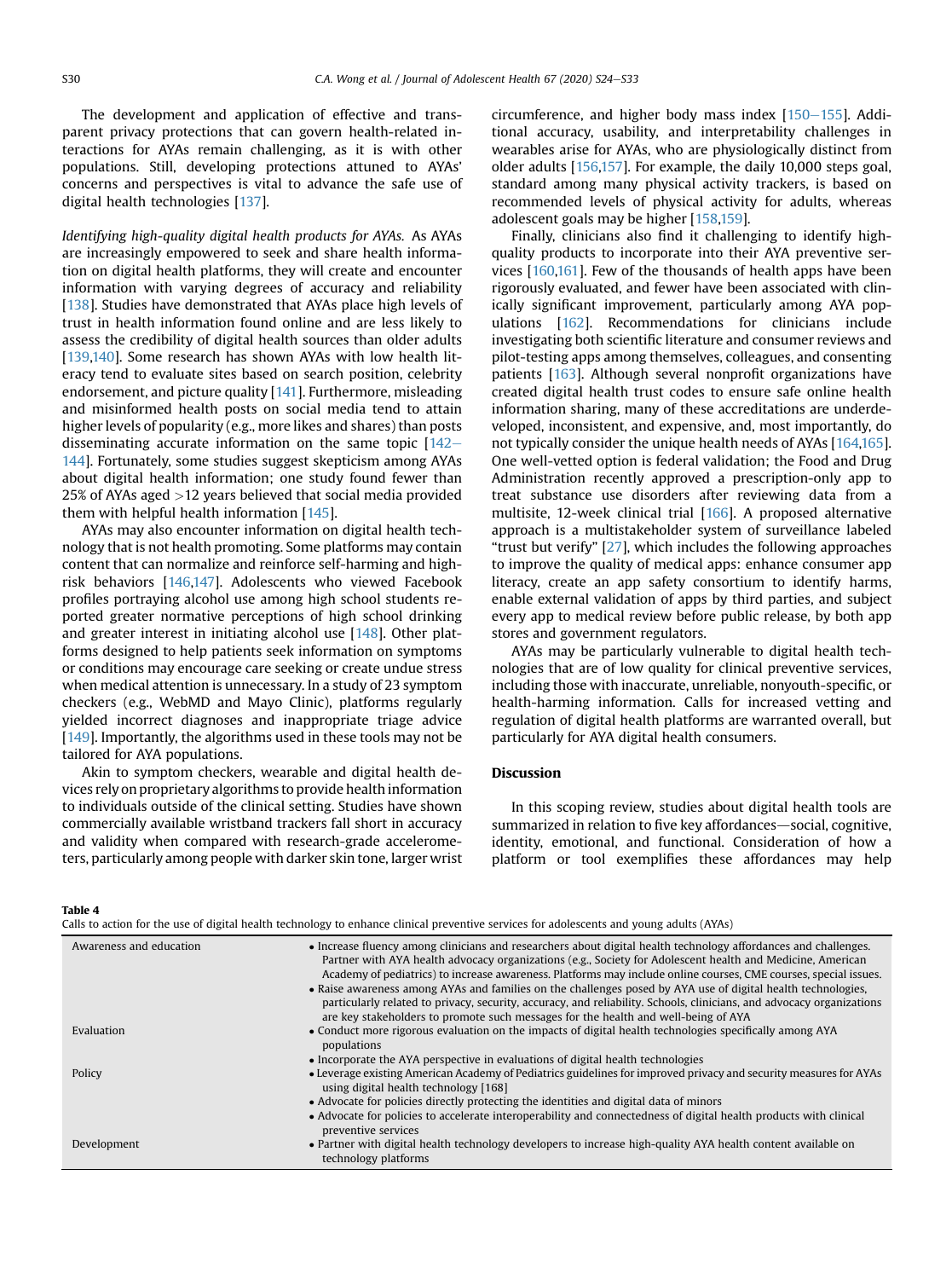clinicians and researchers achieve the goal of using digital health to enhance clinical preventive services for AYAs. Across these five affordances, considerable research and development activity exists accompanied by signs of high promise, although the literature primarily reflects demonstration studies of acceptability or small sample experiments to discern impact. Concerns are also evident for thoughtful integration of digital health into clinical care and for the development of policies and practices to safeguard privacy, safety, and quality.

To move the field forward and optimize the potential for using digital health to enhance AYA clinical preventive services among AYA, action in several areas is needed ([Table 4\)](#page-6-0). These include enhanced awareness and education about affordances and challenges of digital technology, more rigorous evaluation on the impact of digital technology, advocacy for policies to protect AYA on digital platforms, and strategies that allow the AYA clinical, health research, and advocacy communities to find strategies to work with the private sector where the most widely used digital health tools are developed. Because the business model of health technology developers can conflict with that of the service model of care or the evidence-based model of research, leadership and partnership from AYA health experts are needed. These partnerships can inform the development, diffusion, and integration of high-quality tools into the digital health ecosystem for youth. As a collective, AYA stakeholders can ensure that the digital health ecosystem is relevant, effective, safe, and purposed for meeting the health needs of AYA from early adolescence, when youth are often exploring digital health technology, to young adulthood, when needs for autonomy, agency, and mastery of personal health behaviors and health care interactions are high.

### Funding Sources

This project was supported primarily by the Health Resources and Services Administration (HRSA) of the U.S. Department of Health and Human Services (HHS) under Cooperative Agreement UA6MC27378. Additional support was received from the HHS/ HRSA Leadership Education in Adolescent Health program (grants T71MC00009, T71MC00006, and T71MC00003), the National Research Service Award in Primary Medical Care (T32HP22239) of the HRSA's Bureau of Health Professions, the National Science Foundation (IIS-1344670), and a grant from NHLBI to C.A.W. (1K23HL141689).

#### <span id="page-7-0"></span>References

- [1] Pew Research Center. Teens, social media & technology overview 2015. 2015. Available at: [http://www.pewinternet.org/2015/04/09/teens-social](http://www.pewinternet.org/2015/04/09/teens-social-media-technology-2015/)[media-technology-2015/](http://www.pewinternet.org/2015/04/09/teens-social-media-technology-2015/).
- <span id="page-7-2"></span><span id="page-7-1"></span>[2] [Anderson M, Jiang J. Teens, social media & technology 2018. Pew Research](http://refhub.elsevier.com/S1054-139X(19)30867-5/sref2) [Center; 2018.](http://refhub.elsevier.com/S1054-139X(19)30867-5/sref2)
- <span id="page-7-32"></span>[3] [Gray NJ, et al. Health information-seeking behaviour in adolescence: The](http://refhub.elsevier.com/S1054-139X(19)30867-5/sref3) [place of the internet. Soc Sci Med 2005;60:1467](http://refhub.elsevier.com/S1054-139X(19)30867-5/sref3)-[78.](http://refhub.elsevier.com/S1054-139X(19)30867-5/sref3)
- [4] [Ridgers ND, McNarry MA, Mackintosh KA. Feasibility and effectiveness of](http://refhub.elsevier.com/S1054-139X(19)30867-5/sref4) [using wearable activity trackers in youth: A systematic review. JMIR](http://refhub.elsevier.com/S1054-139X(19)30867-5/sref4) [Mhealth Uhealth 2016;4](http://refhub.elsevier.com/S1054-139X(19)30867-5/sref4).
- <span id="page-7-25"></span>[5] [Rideout V, Fox S. Digital health practices, social media use, and mental](http://refhub.elsevier.com/S1054-139X(19)30867-5/sref5) [well-being among teens and young adults in the U.S. Hopelab and Well](http://refhub.elsevier.com/S1054-139X(19)30867-5/sref5) [Being Trust; 2018:95](http://refhub.elsevier.com/S1054-139X(19)30867-5/sref5).
- <span id="page-7-3"></span>[6] [Wong CA, Merchant RM, Moreno MA. Using social media to engage ad](http://refhub.elsevier.com/S1054-139X(19)30867-5/sref6)[olescents and young adults with their health. Healthc \(Amst\) 2014;2:](http://refhub.elsevier.com/S1054-139X(19)30867-5/sref6)  $220 - 4$  $220 - 4$  $220 - 4$
- [7] [Majeed-Ariss R, et al. Apps and adolescents: A systematic review of ad](http://refhub.elsevier.com/S1054-139X(19)30867-5/sref7)olescents' [use of mobile phone and tablet apps that support personal](http://refhub.elsevier.com/S1054-139X(19)30867-5/sref7) [management of their chronic or long-term physical conditions. J Med](http://refhub.elsevier.com/S1054-139X(19)30867-5/sref7) [Internet Res 2015;17:e287.](http://refhub.elsevier.com/S1054-139X(19)30867-5/sref7)
- [8] [Korenda L, Cruse CB, Reh G. Will patients and caregivers embrace](http://refhub.elsevier.com/S1054-139X(19)30867-5/sref8) [technology-enabled health care? Deloitte Insights; 2016](http://refhub.elsevier.com/S1054-139X(19)30867-5/sref8).
- [9] [Gagnon MP, et al. m-Health adoption by healthcare professionals: a sys](http://refhub.elsevier.com/S1054-139X(19)30867-5/sref9)[tematic review. J Am Med Inform Assoc 2016;23:212](http://refhub.elsevier.com/S1054-139X(19)30867-5/sref9)-[20.](http://refhub.elsevier.com/S1054-139X(19)30867-5/sref9)
- [10] Househ M, Borycki E, Kushniruk A, Empowering patients through social media: The benefits and challenges. Health Inform  $[2014;20:50-8]$  $[2014;20:50-8]$  $[2014;20:50-8]$ .
- <span id="page-7-4"></span>[11] [Sawyer SM, et al. Adolescence: A foundation for future health. Lancet](http://refhub.elsevier.com/S1054-139X(19)30867-5/sref11) 2012:379:1630-[40](http://refhub.elsevier.com/S1054-139X(19)30867-5/sref11).
- <span id="page-7-5"></span>[12] [Ozer EM, et al. Increasing the screening and counseling of adolescents for](http://refhub.elsevier.com/S1054-139X(19)30867-5/sref12) [risky health behaviors: A primary care intervention. Pediatrics 2005;115:](http://refhub.elsevier.com/S1054-139X(19)30867-5/sref12)  $960 - 8.$  $960 - 8.$  $960 - 8.$
- <span id="page-7-6"></span>[13] [Rivers SE, Reyna VF, Mills B. Risk taking under the in](http://refhub.elsevier.com/S1054-139X(19)30867-5/sref13)fluence: A Fuzzy-[Trace theory of emotion in adolescence. Dev Rev 2008;28:107](http://refhub.elsevier.com/S1054-139X(19)30867-5/sref13)-[44.](http://refhub.elsevier.com/S1054-139X(19)30867-5/sref13)
- <span id="page-7-7"></span>[14] [Harris SK, et al. Research on clinical preventive services for adolescents](http://refhub.elsevier.com/S1054-139X(19)30867-5/sref14) [and young adults: Where are we and where do we need to go? J Adolesc](http://refhub.elsevier.com/S1054-139X(19)30867-5/sref14) [Health 2017;60:249](http://refhub.elsevier.com/S1054-139X(19)30867-5/sref14)-[60](http://refhub.elsevier.com/S1054-139X(19)30867-5/sref14).
- <span id="page-7-8"></span>[15] [Lau JS, et al. Receipt of preventive health services in young adults.](http://refhub.elsevier.com/S1054-139X(19)30867-5/sref15) I Adolesc Health  $2013:52:42-9$  $2013:52:42-9$ .
- [16] [Park MJ, et al. The health status of young adults in the United States.](http://refhub.elsevier.com/S1054-139X(19)30867-5/sref16) I Adolesc Health 2006:39:305-[17.](http://refhub.elsevier.com/S1054-139X(19)30867-5/sref16)
- [17] [Ma J, Wang Y, Stafford RS. U.S. adolescents receive suboptimal preventive](http://refhub.elsevier.com/S1054-139X(19)30867-5/sref17) [counseling during ambulatory care. J Adolesc Health 2005;36:441.](http://refhub.elsevier.com/S1054-139X(19)30867-5/sref17)
- [18] [Irwin CE, et al. Preventive care for adolescents: Few get visits and fewer](http://refhub.elsevier.com/S1054-139X(19)30867-5/sref18) [get services. Pediatrics 2009;123:e565](http://refhub.elsevier.com/S1054-139X(19)30867-5/sref18)-[72](http://refhub.elsevier.com/S1054-139X(19)30867-5/sref18).
- [19] [Ozer EM, et al. Young adult preventive health care guidelines: There but](http://refhub.elsevier.com/S1054-139X(19)30867-5/sref19) can'[t be found. Arch Pediatr Adolesc Med 2012;166:240](http://refhub.elsevier.com/S1054-139X(19)30867-5/sref19)-[7.](http://refhub.elsevier.com/S1054-139X(19)30867-5/sref19)
- <span id="page-7-9"></span>[20] [Council NR. Investing in the health and well-being of young adults. Na](http://refhub.elsevier.com/S1054-139X(19)30867-5/sref20)[tional Academies Press; 2015](http://refhub.elsevier.com/S1054-139X(19)30867-5/sref20).
- <span id="page-7-10"></span>[21] [Bhavnani SP, Narula J, Sengupta PP. Mobile technology and the digitiza](http://refhub.elsevier.com/S1054-139X(19)30867-5/sref21)tion of healthcare. Eur Heart  $J$  2016;37:1428-[38](http://refhub.elsevier.com/S1054-139X(19)30867-5/sref21).
- <span id="page-7-11"></span>[22] [Zhao YX, et al. Conceptualizing perceived affordances in social media](http://refhub.elsevier.com/S1054-139X(19)30867-5/sref22) [interaction design. Aslib Proc 2013;65:289](http://refhub.elsevier.com/S1054-139X(19)30867-5/sref22)-[302.](http://refhub.elsevier.com/S1054-139X(19)30867-5/sref22)
- <span id="page-7-12"></span>[23] [Sutcliffe AG, et al. Social mediating technologies: Social affordances and](http://refhub.elsevier.com/S1054-139X(19)30867-5/sref23) [functionalities. Int J Hum Comput Interact 2011;27:1037](http://refhub.elsevier.com/S1054-139X(19)30867-5/sref23)-[65](http://refhub.elsevier.com/S1054-139X(19)30867-5/sref23).
- <span id="page-7-13"></span>[24] [Hartson R. Cognitive, physical, sensory, and functional affordances in](http://refhub.elsevier.com/S1054-139X(19)30867-5/sref24) [interaction design. Behav Inform Technol 2003;22:315](http://refhub.elsevier.com/S1054-139X(19)30867-5/sref24)-[38](http://refhub.elsevier.com/S1054-139X(19)30867-5/sref24).
- <span id="page-7-14"></span>[25] [Sun H, Hart-Davidson WF. Binding the material and the discursive with a](http://refhub.elsevier.com/S1054-139X(19)30867-5/sref25) [relational approach of affordances. In: Proceedings of the SIGCHI Con](http://refhub.elsevier.com/S1054-139X(19)30867-5/sref25)[ference on Human Factors in Computing Systems. ACM; 2014.](http://refhub.elsevier.com/S1054-139X(19)30867-5/sref25)
- <span id="page-7-15"></span>[26] [Schutte NS, et al. Person](http://refhub.elsevier.com/S1054-139X(19)30867-5/sref26)–[situation interaction in adaptive emotional](http://refhub.elsevier.com/S1054-139X(19)30867-5/sref26) functioning. Curr Psychol  $2008;27:102-11$ .
- <span id="page-7-22"></span>[27] [Wicks P, Chiauzzi E.](http://refhub.elsevier.com/S1054-139X(19)30867-5/sref27) 'Trust but verify'-fi[ve approaches to ensure safe](http://refhub.elsevier.com/S1054-139X(19)30867-5/sref27) [medical apps. BMC Med 2015;13:205](http://refhub.elsevier.com/S1054-139X(19)30867-5/sref27).
- <span id="page-7-20"></span>[28] [Napolitano MA, et al. Using Facebook and text messaging to deliver a](http://refhub.elsevier.com/S1054-139X(19)30867-5/sref28) [weight loss program to college students. Obesity \(Silver Spring\) 2013;21:](http://refhub.elsevier.com/S1054-139X(19)30867-5/sref28)  $25 - 31.$  $25 - 31.$  $25 - 31.$
- <span id="page-7-21"></span>[29] [Baskerville NB, et al. Effect of a digital social media campaign on young](http://refhub.elsevier.com/S1054-139X(19)30867-5/sref29) [adult smoking cessation. Nicotine Tob Res 2016;18:351](http://refhub.elsevier.com/S1054-139X(19)30867-5/sref29)-[60.](http://refhub.elsevier.com/S1054-139X(19)30867-5/sref29)
- <span id="page-7-23"></span>[30] [Carol Miller L, et al. SOLVE-IT: Socially optimized learning in virtual en](http://refhub.elsevier.com/S1054-139X(19)30867-5/sref30)[vironments: A web-delivered HIV prevention 3D game intervention for](http://refhub.elsevier.com/S1054-139X(19)30867-5/sref30) [young at-risk MSM. J Mobile Technol Med 2012;1:10](http://refhub.elsevier.com/S1054-139X(19)30867-5/sref30).
- <span id="page-7-24"></span>[31] [Chung AE, et al. Tweeting to health: A novel mHealth intervention](http://refhub.elsevier.com/S1054-139X(19)30867-5/sref31) [using Fitbits and Twitter to foster healthy lifestyles. Clin Pediatr 2017;](http://refhub.elsevier.com/S1054-139X(19)30867-5/sref31)  $56:26-32.$  $56:26-32.$  $56:26-32.$
- <span id="page-7-26"></span>[32] [Lyles AA, et al. A mobile, avatar-based app for improving body percep](http://refhub.elsevier.com/S1054-139X(19)30867-5/sref32)[tions among adolescents: A pilot test. JMIR Serious Games 2017;5.](http://refhub.elsevier.com/S1054-139X(19)30867-5/sref32)
- <span id="page-7-27"></span>[33] [Wong JC. Florida students have turned social media into a weapon for](http://refhub.elsevier.com/S1054-139X(19)30867-5/sref33) [good. The Guardian; 2018. Online.](http://refhub.elsevier.com/S1054-139X(19)30867-5/sref33)
- <span id="page-7-28"></span>[34] [Klasnja P, Pratt W. Healthcare in the pocket: Mapping the space of](http://refhub.elsevier.com/S1054-139X(19)30867-5/sref34) [mobile-phone health interventions. J Biomed Inform 2012;45:184](http://refhub.elsevier.com/S1054-139X(19)30867-5/sref34)-[98.](http://refhub.elsevier.com/S1054-139X(19)30867-5/sref34)
- [35] [Mustanski B, et al. Feasibility, acceptability, and preliminary ef](http://refhub.elsevier.com/S1054-139X(19)30867-5/sref35)ficacy of an [online HIV prevention program for diverse young men who have sex with](http://refhub.elsevier.com/S1054-139X(19)30867-5/sref35) [men: The keep it up! Intervention. AIDS Behav 2013;17:2999](http://refhub.elsevier.com/S1054-139X(19)30867-5/sref35)-[3012.](http://refhub.elsevier.com/S1054-139X(19)30867-5/sref35)
- <span id="page-7-29"></span>[36] [Borzekowski DL, Rickert VI. Adolescents, the Internet, and health: Issues](http://refhub.elsevier.com/S1054-139X(19)30867-5/sref36) [of access and content. J Appl Dev Psychol 2001;22:49](http://refhub.elsevier.com/S1054-139X(19)30867-5/sref36)-[59](http://refhub.elsevier.com/S1054-139X(19)30867-5/sref36).
- <span id="page-7-31"></span>[37] [Li J, et al. Technology use and self-perceptions of English language skills](http://refhub.elsevier.com/S1054-139X(19)30867-5/sref37) [among urban adolescents. Comput Assist Lang Learn 2015;28:450](http://refhub.elsevier.com/S1054-139X(19)30867-5/sref37)-[78](http://refhub.elsevier.com/S1054-139X(19)30867-5/sref37).
- <span id="page-7-30"></span>[38] [Divecha Z, et al. Tweeting about testing: Do low-income, parenting ado](http://refhub.elsevier.com/S1054-139X(19)30867-5/sref38)[lescents and young adults use new media technologies to communicate](http://refhub.elsevier.com/S1054-139X(19)30867-5/sref38) [about sexual health? Perspect Sex Reprod Health 2012;44:176](http://refhub.elsevier.com/S1054-139X(19)30867-5/sref38)-[83.](http://refhub.elsevier.com/S1054-139X(19)30867-5/sref38)
- <span id="page-7-16"></span>[39] [Best P, Manktelow R, Taylor B. Online communication, social media and](http://refhub.elsevier.com/S1054-139X(19)30867-5/sref39) [adolescent wellbeing: A systematic narrative review. Child Youth Serv](http://refhub.elsevier.com/S1054-139X(19)30867-5/sref39) [Rev 2014;41:27](http://refhub.elsevier.com/S1054-139X(19)30867-5/sref39)-[36](http://refhub.elsevier.com/S1054-139X(19)30867-5/sref39).
- <span id="page-7-17"></span>[40] [Nabi RL, Prestin A, So J. Facebook friends with \(health\) bene](http://refhub.elsevier.com/S1054-139X(19)30867-5/sref40)fits? Exploring [social network site use and perceptions of social support, stress, and well](http://refhub.elsevier.com/S1054-139X(19)30867-5/sref40)[being. Cyberpsychol Behav Soc Netw 2013;16:721](http://refhub.elsevier.com/S1054-139X(19)30867-5/sref40)-[7](http://refhub.elsevier.com/S1054-139X(19)30867-5/sref40).
- <span id="page-7-18"></span>[41] [Valkenburg PM, Peter J, Schouten AP. Friend networking sites and their](http://refhub.elsevier.com/S1054-139X(19)30867-5/sref41) relationship to adolescents' [well-being and social self-esteem. CyberP](http://refhub.elsevier.com/S1054-139X(19)30867-5/sref41)[sychol Behav 2006;9:584](http://refhub.elsevier.com/S1054-139X(19)30867-5/sref41)-[90](http://refhub.elsevier.com/S1054-139X(19)30867-5/sref41).
- <span id="page-7-19"></span>[42] [Guse K, et al. Interventions using new digital media to improve adolescent](http://refhub.elsevier.com/S1054-139X(19)30867-5/sref42) [sexual health: A systematic review. J Adolesc Health 2012;51:535](http://refhub.elsevier.com/S1054-139X(19)30867-5/sref42)-[43](http://refhub.elsevier.com/S1054-139X(19)30867-5/sref42).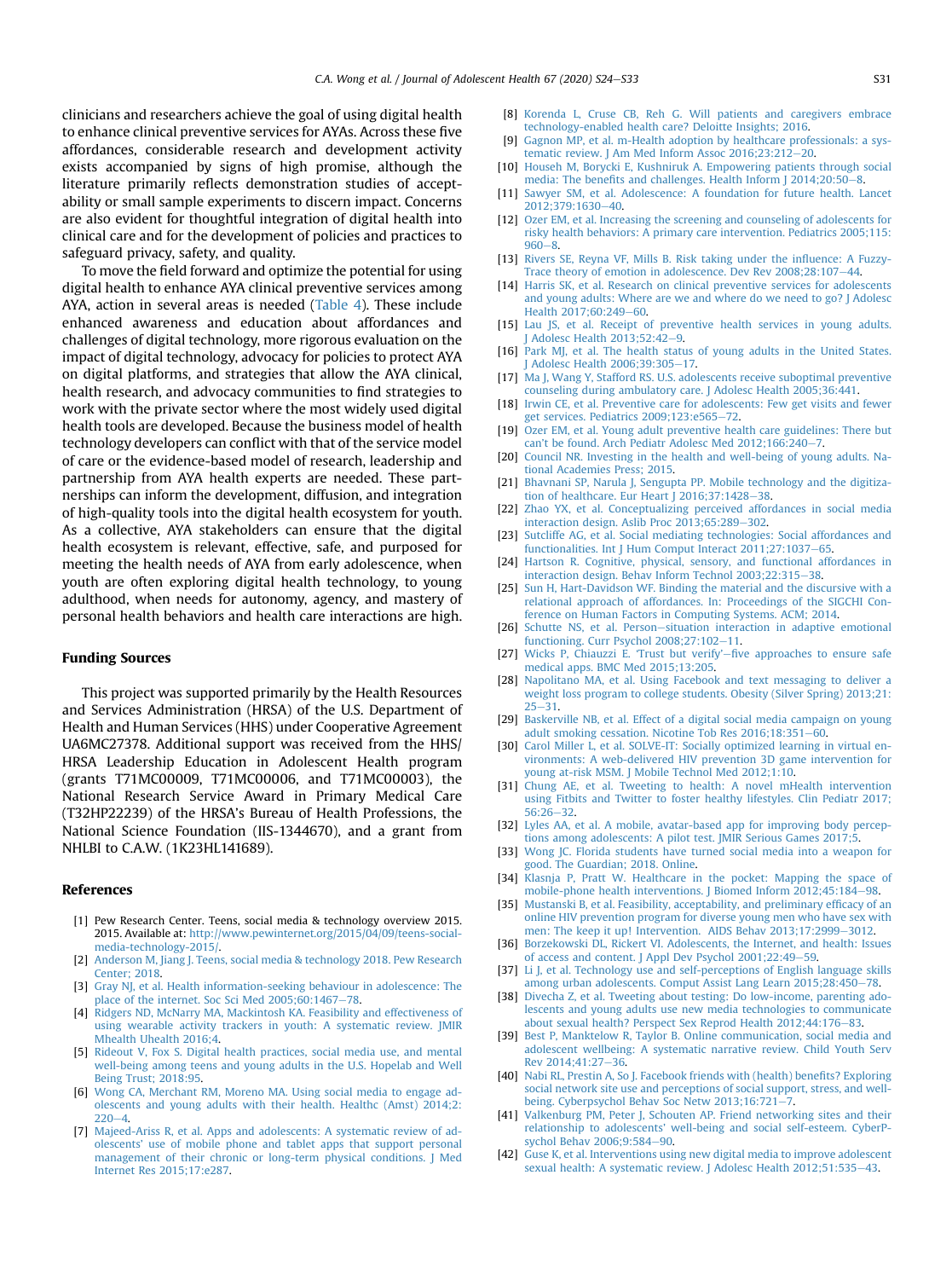- <span id="page-8-0"></span>[43] Tortolero SR, et al. It'[s your game: Keep it real: Delaying sexual](http://refhub.elsevier.com/S1054-139X(19)30867-5/sref43) [behavior with an effective middle school program. J Adolesc Health](http://refhub.elsevier.com/S1054-139X(19)30867-5/sref43) [2010;46:169](http://refhub.elsevier.com/S1054-139X(19)30867-5/sref43)-[79.](http://refhub.elsevier.com/S1054-139X(19)30867-5/sref43)
- <span id="page-8-1"></span>[44] [Majchrzak A, et al. The contradictory in](http://refhub.elsevier.com/S1054-139X(19)30867-5/sref44)fluence of social media affordances [on online communal knowledge sharing. J Comput Mediat Commun](http://refhub.elsevier.com/S1054-139X(19)30867-5/sref44) 2013:19:38-[55.](http://refhub.elsevier.com/S1054-139X(19)30867-5/sref44)
- <span id="page-8-2"></span>[45] [Cavallo DN, et al. A social media-based physical activity intervention: A](http://refhub.elsevier.com/S1054-139X(19)30867-5/sref45) [randomized controlled trial. Am J Prev Med 2012;43:527](http://refhub.elsevier.com/S1054-139X(19)30867-5/sref45)-[32.](http://refhub.elsevier.com/S1054-139X(19)30867-5/sref45)
- <span id="page-8-3"></span>[46] [Buzi RS, Smith PB, Barrera C. Talk with Tiff: Teen](http://refhub.elsevier.com/S1054-139X(19)30867-5/sref46)'s inquiries to a sexual [health website. J Sex Marital Ther 2015;41:126](http://refhub.elsevier.com/S1054-139X(19)30867-5/sref46)-[33.](http://refhub.elsevier.com/S1054-139X(19)30867-5/sref46)
- <span id="page-8-4"></span>[47] [Franklin VL, et al. A randomized controlled trial of sweet talk, a text](http://refhub.elsevier.com/S1054-139X(19)30867-5/sref47)[messaging system to support young people with diabetes. Diabetic Med](http://refhub.elsevier.com/S1054-139X(19)30867-5/sref47) 2006:23:1332-[8.](http://refhub.elsevier.com/S1054-139X(19)30867-5/sref47)
- <span id="page-8-5"></span>[48] [Dute DJ, Bemelmans WJE, Breda J. Using mobile apps to promote a healthy](http://refhub.elsevier.com/S1054-139X(19)30867-5/sref48) [lifestyle among adolescents and students: A review of the theoretical](http://refhub.elsevier.com/S1054-139X(19)30867-5/sref48) [basis and lessons learned. JMIR Mhealth Uhealth 2016;4](http://refhub.elsevier.com/S1054-139X(19)30867-5/sref48).
- <span id="page-8-6"></span>[49] [Katzmarzyk PT, et al. An evolving scienti](http://refhub.elsevier.com/S1054-139X(19)30867-5/sref49)fic basis for the prevention and [treatment of pediatric obesity. Int J Obes \(Lond\) 2014;38:887](http://refhub.elsevier.com/S1054-139X(19)30867-5/sref49)-[905.](http://refhub.elsevier.com/S1054-139X(19)30867-5/sref49)
- <span id="page-8-7"></span>[50] [Chen CH, Wang KC, Yu-Hsuan L. The comparison of solitary and collab](http://refhub.elsevier.com/S1054-139X(19)30867-5/sref50)[orative modes of game-based learning on students](http://refhub.elsevier.com/S1054-139X(19)30867-5/sref50)' science learning and [motivation. J Educ Technol Soc 2015;18:237.](http://refhub.elsevier.com/S1054-139X(19)30867-5/sref50)
- <span id="page-8-8"></span>[51] Shunck DHM, Judith L. Self-effi[cacy development in adolescents. In: Self](http://refhub.elsevier.com/S1054-139X(19)30867-5/sref51)Effi[cacy Beliefs of Adolescents. Information Age Publishing; 2005:71](http://refhub.elsevier.com/S1054-139X(19)30867-5/sref51)-[96](http://refhub.elsevier.com/S1054-139X(19)30867-5/sref51).
- <span id="page-8-9"></span>[52] [Skinner H, et al. How adolescents use technology for health information:](http://refhub.elsevier.com/S1054-139X(19)30867-5/sref52) [Implications for health professionals from focus group studies. J Med](http://refhub.elsevier.com/S1054-139X(19)30867-5/sref52) [Internet Res 2003;5:e32](http://refhub.elsevier.com/S1054-139X(19)30867-5/sref52).
- <span id="page-8-10"></span>[53] [Brayboy LM, et al. Girl talk: A smartphone application to teach sexual](http://refhub.elsevier.com/S1054-139X(19)30867-5/sref53) [health education to adolescent girls. J Pediatr Adolesc Gynecol 2017;](http://refhub.elsevier.com/S1054-139X(19)30867-5/sref53)  $30:23-8.$  $30:23-8.$  $30:23-8.$  $30:23-8.$
- [54] Lim MS, et al. Young people'[s comfort receiving sexual health information](http://refhub.elsevier.com/S1054-139X(19)30867-5/sref54) via social media and other sources. Int J STD AIDS  $2014;25:1003-8$  $2014;25:1003-8$ .
- [55] [Bull SS, et al. Social media-delivered sexual health intervention: A cluster](http://refhub.elsevier.com/S1054-139X(19)30867-5/sref55) [randomized controlled trial. Am J Prev Med 2012;43:467](http://refhub.elsevier.com/S1054-139X(19)30867-5/sref55)-[74.](http://refhub.elsevier.com/S1054-139X(19)30867-5/sref55)
- [56] [Richman AR, et al. Sexual behaviour and interest in using a sexual health](http://refhub.elsevier.com/S1054-139X(19)30867-5/sref56) [mobile app to help improve and manage college students](http://refhub.elsevier.com/S1054-139X(19)30867-5/sref56)' sexual health. [Sex Educ 2014;14:310](http://refhub.elsevier.com/S1054-139X(19)30867-5/sref56)-[22](http://refhub.elsevier.com/S1054-139X(19)30867-5/sref56).
- [57] [Chen E, Mangone ER. A systematic review of apps using mobile criteria](http://refhub.elsevier.com/S1054-139X(19)30867-5/sref57) [for adolescent pregnancy prevention \(mCAPP\). JMIR Mhealth Uhealth](http://refhub.elsevier.com/S1054-139X(19)30867-5/sref57) [2016;4.](http://refhub.elsevier.com/S1054-139X(19)30867-5/sref57)
- <span id="page-8-11"></span>[58] [Calear AL, et al. Adherence to the MoodGYM program: Outcomes and](http://refhub.elsevier.com/S1054-139X(19)30867-5/sref58) [predictors for an adolescent school-based population. J Affect Disord](http://refhub.elsevier.com/S1054-139X(19)30867-5/sref58) 2013:147:338-[44.](http://refhub.elsevier.com/S1054-139X(19)30867-5/sref58)
- [59] [Calear AL, Christensen H. Review of internet-based prevention and](http://refhub.elsevier.com/S1054-139X(19)30867-5/sref59) [treatment programs for anxiety and depression in children and adoles](http://refhub.elsevier.com/S1054-139X(19)30867-5/sref59)[cents. Med J Aust 2010;192:S12.](http://refhub.elsevier.com/S1054-139X(19)30867-5/sref59)
- [60] O'[Dea B, Campbell A. Healthy connections: Online social networks and](http://refhub.elsevier.com/S1054-139X(19)30867-5/sref60) [their potential for peer support. Stud Health Technol Inform 2011;168:](http://refhub.elsevier.com/S1054-139X(19)30867-5/sref60)  $133 - 40.$  $133 - 40.$  $133 - 40.$  $133 - 40.$
- [61] [Carew C, et al. Using digital and social media metrics to develop mental](http://refhub.elsevier.com/S1054-139X(19)30867-5/sref61) health approaches for youth. Adolesc Psychiatry  $2014;4:116-21$  $2014;4:116-21$ .
- [62] [Kenny R, Dooley B, Fitzgerald A. Developing mental health mobile apps:](http://refhub.elsevier.com/S1054-139X(19)30867-5/sref62) Exploring adolescents' [perspectives. Health Inform J 2016;22:265](http://refhub.elsevier.com/S1054-139X(19)30867-5/sref62)-[75.](http://refhub.elsevier.com/S1054-139X(19)30867-5/sref62)
- <span id="page-8-12"></span>[63] [Walton MA, et al. Effects of a brief intervention for reducing violence and](http://refhub.elsevier.com/S1054-139X(19)30867-5/sref63) [alcohol misuse among adolescents: A randomized controlled trial. Jama](http://refhub.elsevier.com/S1054-139X(19)30867-5/sref63) 2010:304:527-[35.](http://refhub.elsevier.com/S1054-139X(19)30867-5/sref63)
- <span id="page-8-13"></span>[64] [Schwinn TM, Schinke SP, Di Noia J. Preventing drug abuse among](http://refhub.elsevier.com/S1054-139X(19)30867-5/sref64) [adolescent girls: Outcome data from an internet-based intervention. Prev](http://refhub.elsevier.com/S1054-139X(19)30867-5/sref64) Sci 2010:11:24-[32.](http://refhub.elsevier.com/S1054-139X(19)30867-5/sref64)
- <span id="page-8-14"></span>[65] [Rodriguez DM, Teesson M, Newton NC. A systematic review of compu](http://refhub.elsevier.com/S1054-139X(19)30867-5/sref65)[terised serious educational games about alcohol and other drugs for ad](http://refhub.elsevier.com/S1054-139X(19)30867-5/sref65)[olescents. Drug Alcohol Rev 2014;33:129](http://refhub.elsevier.com/S1054-139X(19)30867-5/sref65)-[35.](http://refhub.elsevier.com/S1054-139X(19)30867-5/sref65)
- [66] [Ip P, et al. Use of Internet viral marketing to promote smoke-free lifestyles](http://refhub.elsevier.com/S1054-139X(19)30867-5/sref66) [among Chinese adolescents. PLoS One 2014;9:e99082](http://refhub.elsevier.com/S1054-139X(19)30867-5/sref66).
- [67] [DeSmet A, et al. A meta-analysis of serious digital games for healthy](http://refhub.elsevier.com/S1054-139X(19)30867-5/sref67) [lifestyle promotion. Prev Med 2014;69:95](http://refhub.elsevier.com/S1054-139X(19)30867-5/sref67)-[107](http://refhub.elsevier.com/S1054-139X(19)30867-5/sref67).
- <span id="page-8-16"></span>[68] [Elias-Lambert N, et al. Preventing substance abuse and relationship](http://refhub.elsevier.com/S1054-139X(19)30867-5/sref68) [violence: Proof-of-concept evaluation of a social, multi-user, tablet-based](http://refhub.elsevier.com/S1054-139X(19)30867-5/sref68) game. Child Youth Serv Rev  $2015;53:201-10$  $2015;53:201-10$ .
- <span id="page-8-43"></span>[69] [Levine D. Using technology, new media, and mobile for sexual and](http://refhub.elsevier.com/S1054-139X(19)30867-5/sref69) [reproductive health. Sex Res Soc Policy 2011;8:18](http://refhub.elsevier.com/S1054-139X(19)30867-5/sref69)-[26](http://refhub.elsevier.com/S1054-139X(19)30867-5/sref69).
- [70] O'[Hara K, et al. Health learning practices in adolescents using physical](http://refhub.elsevier.com/S1054-139X(19)30867-5/sref70) activity. J Cases Inform Technol  $2013;15:83-97$  $2013;15:83-97$ .
- <span id="page-8-15"></span>[71] [Schoenfelder E, et al. Piloting a mobile health intervention to increase](http://refhub.elsevier.com/S1054-139X(19)30867-5/sref71) [physical activity for adolescents with ADHD. Prev Med Rep 2017;6:](http://refhub.elsevier.com/S1054-139X(19)30867-5/sref71)  $210 - 3$  $210 - 3$ .
- [72] Hooke MC, et al. Use of a fi[tness tracker to promote physical activity in](http://refhub.elsevier.com/S1054-139X(19)30867-5/sref72) [children with acute lymphoblastic leukemia. Pediatr Blood Cancer 2016;](http://refhub.elsevier.com/S1054-139X(19)30867-5/sref72) [63:684](http://refhub.elsevier.com/S1054-139X(19)30867-5/sref72)-[9](http://refhub.elsevier.com/S1054-139X(19)30867-5/sref72).
- <span id="page-8-38"></span>[73] [Schaefer SE, et al. Wearing, thinking, and moving: Testing the feasibility of](http://refhub.elsevier.com/S1054-139X(19)30867-5/sref73) fi[tness tracking with urban youth. Am J Health Educ 2016;47:8](http://refhub.elsevier.com/S1054-139X(19)30867-5/sref73)-[16.](http://refhub.elsevier.com/S1054-139X(19)30867-5/sref73)
- <span id="page-8-17"></span>[74] [Blumberg FC, Altschuler E. From the playroom to the classroom: Chil](http://refhub.elsevier.com/S1054-139X(19)30867-5/sref74)dren'[s views of video game play and academic learning. Child Dev Per](http://refhub.elsevier.com/S1054-139X(19)30867-5/sref74)[spect 2011;5:99](http://refhub.elsevier.com/S1054-139X(19)30867-5/sref74)-[103](http://refhub.elsevier.com/S1054-139X(19)30867-5/sref74).
- <span id="page-8-18"></span>[75] [Carrotte ER, Prichard I, Lim MSC.](http://refhub.elsevier.com/S1054-139X(19)30867-5/sref75) "Fitspiration" on social media: A content [analysis of gendered images. J Med Internet Res 2017;19.](http://refhub.elsevier.com/S1054-139X(19)30867-5/sref75)
- <span id="page-8-19"></span>[76] Alvermann DE, et al. Adolescents' [web-based literacies, identity con](http://refhub.elsevier.com/S1054-139X(19)30867-5/sref76)[struction, and skill development. Literacy Res Instruction 2012;51:](http://refhub.elsevier.com/S1054-139X(19)30867-5/sref76) [179](http://refhub.elsevier.com/S1054-139X(19)30867-5/sref76)-[95.](http://refhub.elsevier.com/S1054-139X(19)30867-5/sref76)
- <span id="page-8-20"></span>[77] [Antheunis ML, Tates K, Nieboer TE. Patients](http://refhub.elsevier.com/S1054-139X(19)30867-5/sref77)' and health professionals' use [of social media in health care: Motives, barriers and expectations. Patient](http://refhub.elsevier.com/S1054-139X(19)30867-5/sref77) [Educ Couns 2013;92:426](http://refhub.elsevier.com/S1054-139X(19)30867-5/sref77)-[31](http://refhub.elsevier.com/S1054-139X(19)30867-5/sref77).
- <span id="page-8-21"></span>[78] Palmer L. ''Poppin'[bottles, getting wheysted.](http://refhub.elsevier.com/S1054-139X(19)30867-5/sref78)" Exploring young men's engagement with fi[tspiration content and its consequential in](http://refhub.elsevier.com/S1054-139X(19)30867-5/sref78)fluences on [attitudes and behaviour. J Promot Commun 2015;3](http://refhub.elsevier.com/S1054-139X(19)30867-5/sref78).
- <span id="page-8-22"></span>[79] [Fardouly J, Willburger BK, Vartanian LR. Instagram use and young](http://refhub.elsevier.com/S1054-139X(19)30867-5/sref79) women'[s body image concerns and self-objecti](http://refhub.elsevier.com/S1054-139X(19)30867-5/sref79)fication: Testing media[tional pathways. New Media & Society; 2017. 1461444817694499.](http://refhub.elsevier.com/S1054-139X(19)30867-5/sref79)
- [80] [Fardouly J, Vartanian LR. Negative comparisons about one](http://refhub.elsevier.com/S1054-139X(19)30867-5/sref80)'s appearance [mediate the relationship between Facebook usage and body image con](http://refhub.elsevier.com/S1054-139X(19)30867-5/sref80)[cerns. Body Image 2015;12:82](http://refhub.elsevier.com/S1054-139X(19)30867-5/sref80)-[8](http://refhub.elsevier.com/S1054-139X(19)30867-5/sref80).
- [81] [Tiggemann M, Zaccardo M.](http://refhub.elsevier.com/S1054-139X(19)30867-5/sref81) "Exercise to be fit, not skinny": The effect of fitspiration imagery on women'[s body image. Body Image 2015;15:61](http://refhub.elsevier.com/S1054-139X(19)30867-5/sref81)-[7](http://refhub.elsevier.com/S1054-139X(19)30867-5/sref81).
- <span id="page-8-23"></span>[82] [Tiggemann M, Slater A. NetGirls: The Internet, Facebook, and body image](http://refhub.elsevier.com/S1054-139X(19)30867-5/sref82) [concern in adolescent girls. Int J Eat Disord 2013;46:630](http://refhub.elsevier.com/S1054-139X(19)30867-5/sref82)-[3](http://refhub.elsevier.com/S1054-139X(19)30867-5/sref82).
- <span id="page-8-24"></span>[83] [Orji R, Vassileva J, Mandryk RL. LunchTime: A slow-casual game for long](http://refhub.elsevier.com/S1054-139X(19)30867-5/sref83)[term dietary behavior change. Pers Ubiquit Comput 2013;17:1211](http://refhub.elsevier.com/S1054-139X(19)30867-5/sref83)-[21](http://refhub.elsevier.com/S1054-139X(19)30867-5/sref83).
- [84] [Markham CM, et al.](http://refhub.elsevier.com/S1054-139X(19)30867-5/sref84)  $+$  [CLICK: Harnessing web-based training to reduce](http://refhub.elsevier.com/S1054-139X(19)30867-5/sref84) [secondary transmission among HIV-positive youth. AIDS Care 2009;21:](http://refhub.elsevier.com/S1054-139X(19)30867-5/sref84)  $622 - 31.$  $622 - 31.$  $622 - 31.$  $622 - 31.$
- [85] [Hswen Y, et al. Virtual avatars, gaming, and social media: Designing a](http://refhub.elsevier.com/S1054-139X(19)30867-5/sref85) [mobile health app to help children choose healthier food options. J Mobile](http://refhub.elsevier.com/S1054-139X(19)30867-5/sref85) [Technol Med 2013;2:8.](http://refhub.elsevier.com/S1054-139X(19)30867-5/sref85)
- <span id="page-8-25"></span>[86] [Mäntymäki M, Riemer K. Digital natives in social virtual worlds: A multi](http://refhub.elsevier.com/S1054-139X(19)30867-5/sref86)method study of gratifications and social infl[uences in Habbo Hotel. Int J](http://refhub.elsevier.com/S1054-139X(19)30867-5/sref86) [Inform Manage 2014;34:210](http://refhub.elsevier.com/S1054-139X(19)30867-5/sref86)-[20.](http://refhub.elsevier.com/S1054-139X(19)30867-5/sref86)
- <span id="page-8-26"></span>[87] [Grist R, Porter J, Stallard P. Mental health mobile apps for preadolescents](http://refhub.elsevier.com/S1054-139X(19)30867-5/sref87) [and adolescents: A systematic review. J Med Internet Res 2017;19:e176.](http://refhub.elsevier.com/S1054-139X(19)30867-5/sref87)
- <span id="page-8-27"></span>[88] [Pospos S, et al. Web-based tools and mobile applications to mitigate](http://refhub.elsevier.com/S1054-139X(19)30867-5/sref88) [burnout, depression, and suicidality among healthcare students and](http://refhub.elsevier.com/S1054-139X(19)30867-5/sref88) [professionals: A systematic review. Acad Psychiatry 2018;42:109](http://refhub.elsevier.com/S1054-139X(19)30867-5/sref88)-[20.](http://refhub.elsevier.com/S1054-139X(19)30867-5/sref88)
- <span id="page-8-28"></span>[89] [Sieverdes JC, et al. Formative evaluation on cultural tailoring breathing](http://refhub.elsevier.com/S1054-139X(19)30867-5/sref89) [awareness meditation smartphone apps to reduce stress and blood](http://refhub.elsevier.com/S1054-139X(19)30867-5/sref89) [pressure. Mhealth 2017;3:44.](http://refhub.elsevier.com/S1054-139X(19)30867-5/sref89)
- <span id="page-8-29"></span>[90] [Gordon MS, et al. Avatar-assisted therapy: A proof-of-concept pilot study](http://refhub.elsevier.com/S1054-139X(19)30867-5/sref90) [of a novel technology-based intervention to treat substance use disorders.](http://refhub.elsevier.com/S1054-139X(19)30867-5/sref90) [Am J Drug Alcohol Abuse 2017;43:518](http://refhub.elsevier.com/S1054-139X(19)30867-5/sref90)-[24](http://refhub.elsevier.com/S1054-139X(19)30867-5/sref90).
- <span id="page-8-30"></span>[91] Phelps C, et al. Necessary but not suffi[cient? Engaging young people in the](http://refhub.elsevier.com/S1054-139X(19)30867-5/sref91) [development of an avatar-based online intervention designed to provide](http://refhub.elsevier.com/S1054-139X(19)30867-5/sref91) [psychosocial support to young people affected by their own or a family](http://refhub.elsevier.com/S1054-139X(19)30867-5/sref91) member'[s cancer diagnosis. Health Expect 2017;20:459](http://refhub.elsevier.com/S1054-139X(19)30867-5/sref91)-[70.](http://refhub.elsevier.com/S1054-139X(19)30867-5/sref91)
- <span id="page-8-31"></span>[92] [Utz S, Breuer J. The relationship between use of social network sites,](http://refhub.elsevier.com/S1054-139X(19)30867-5/sref92) [online social support, and well-being. J Media Psychol 2017;29:115](http://refhub.elsevier.com/S1054-139X(19)30867-5/sref92)-[25.](http://refhub.elsevier.com/S1054-139X(19)30867-5/sref92)
- <span id="page-8-32"></span>[93] [Moreno MA. Cyberbullying. JAMA Pediatr 2014;168:500.](http://refhub.elsevier.com/S1054-139X(19)30867-5/sref93)
- [94] [Patchin JW, Hinduja S. Cyberbullying and self-esteem. J Sch Health 2010;](http://refhub.elsevier.com/S1054-139X(19)30867-5/sref94) [80:614](http://refhub.elsevier.com/S1054-139X(19)30867-5/sref94)-[21](http://refhub.elsevier.com/S1054-139X(19)30867-5/sref94).
- [95] [Smith PK, et al. Cyberbullying: Its nature and impact in secondary school](http://refhub.elsevier.com/S1054-139X(19)30867-5/sref95) [pupils. J Child Psychol Psychiatry 2008;49:376](http://refhub.elsevier.com/S1054-139X(19)30867-5/sref95)-[85](http://refhub.elsevier.com/S1054-139X(19)30867-5/sref95).
- <span id="page-8-33"></span>[96] [LeRouge C, et al. Engaging adolescents in a computer-based weight](http://refhub.elsevier.com/S1054-139X(19)30867-5/sref96) [management program: Avatars and virtual coaches could help. J Am Med](http://refhub.elsevier.com/S1054-139X(19)30867-5/sref96) [Inform Assoc 2015;23:19](http://refhub.elsevier.com/S1054-139X(19)30867-5/sref96)-[28](http://refhub.elsevier.com/S1054-139X(19)30867-5/sref96).
- <span id="page-8-34"></span>[97] [Byrne S, et al. Caring for mobile phone-based virtual pets can in](http://refhub.elsevier.com/S1054-139X(19)30867-5/sref97)fluence [youth eating behaviors. J Child Media 2012;6:83](http://refhub.elsevier.com/S1054-139X(19)30867-5/sref97)-[99](http://refhub.elsevier.com/S1054-139X(19)30867-5/sref97).
- <span id="page-8-35"></span>[98] [DeHaan S, et al. The interplay between online and of](http://refhub.elsevier.com/S1054-139X(19)30867-5/sref98)fline explorations of [identity, relationships, and sex: A mixed-methods study with LGBT youth.](http://refhub.elsevier.com/S1054-139X(19)30867-5/sref98) Sex Res 2013;50:421-[34](http://refhub.elsevier.com/S1054-139X(19)30867-5/sref98).
- <span id="page-8-36"></span>[99] [Tate EB, et al. mHealth approaches to child obesity prevention: successes,](http://refhub.elsevier.com/S1054-139X(19)30867-5/sref99) [unique challenges, and next directions. Transl Behav Med 2013;3:406](http://refhub.elsevier.com/S1054-139X(19)30867-5/sref99)-[15](http://refhub.elsevier.com/S1054-139X(19)30867-5/sref99).
- [100] [St George SM, et al. Access to and interest in using smartphone tech](http://refhub.elsevier.com/S1054-139X(19)30867-5/sref100)[nology for the management of type 1 diabetes in ethnic minority ado](http://refhub.elsevier.com/S1054-139X(19)30867-5/sref100)[lescents and their parents. Diabetes Technol Ther 2016;18:104](http://refhub.elsevier.com/S1054-139X(19)30867-5/sref100)-[9.](http://refhub.elsevier.com/S1054-139X(19)30867-5/sref100)
- <span id="page-8-39"></span>[101] [Krebs P, Duncan DT. Health app use among US mobile phone owners: A](http://refhub.elsevier.com/S1054-139X(19)30867-5/sref101) [national survey. JMIR Mhealth Uhealth 2015;3.](http://refhub.elsevier.com/S1054-139X(19)30867-5/sref101)
- <span id="page-8-37"></span>
- <span id="page-8-40"></span>[102] [Fölster S. Viral mHealth. Glob Health Action 2017;10:1336006](http://refhub.elsevier.com/S1054-139X(19)30867-5/sref102).<br>[103] Go Ask Alice! 2018. Available at: http://www.goaskalice.colu [103] Go Ask Alice! 2018. Available at: [http://www.goaskalice.columbia.edu/](http://www.goaskalice.columbia.edu/basic-page/all-about-alice) [basic-page/all-about-alice.](http://www.goaskalice.columbia.edu/basic-page/all-about-alice) Accessed May 22, 2018.
- <span id="page-8-41"></span>[104] [Gordon JS, et al. Lessons learned in the development and evaluation of](http://refhub.elsevier.com/S1054-139X(19)30867-5/sref104) [RxCoach](http://refhub.elsevier.com/S1054-139X(19)30867-5/sref104)™[, an mHealth app to increase tobacco cessation medication](http://refhub.elsevier.com/S1054-139X(19)30867-5/sref104) [adherence. Patient Educ Couns 2017;100:720](http://refhub.elsevier.com/S1054-139X(19)30867-5/sref104)-[7](http://refhub.elsevier.com/S1054-139X(19)30867-5/sref104).
- <span id="page-8-42"></span>[105] [Maddison R, et al. Feasibility, design and conduct of a pragmatic ran](http://refhub.elsevier.com/S1054-139X(19)30867-5/sref105)[domized controlled trial to reduce overweight and obesity in children:](http://refhub.elsevier.com/S1054-139X(19)30867-5/sref105)